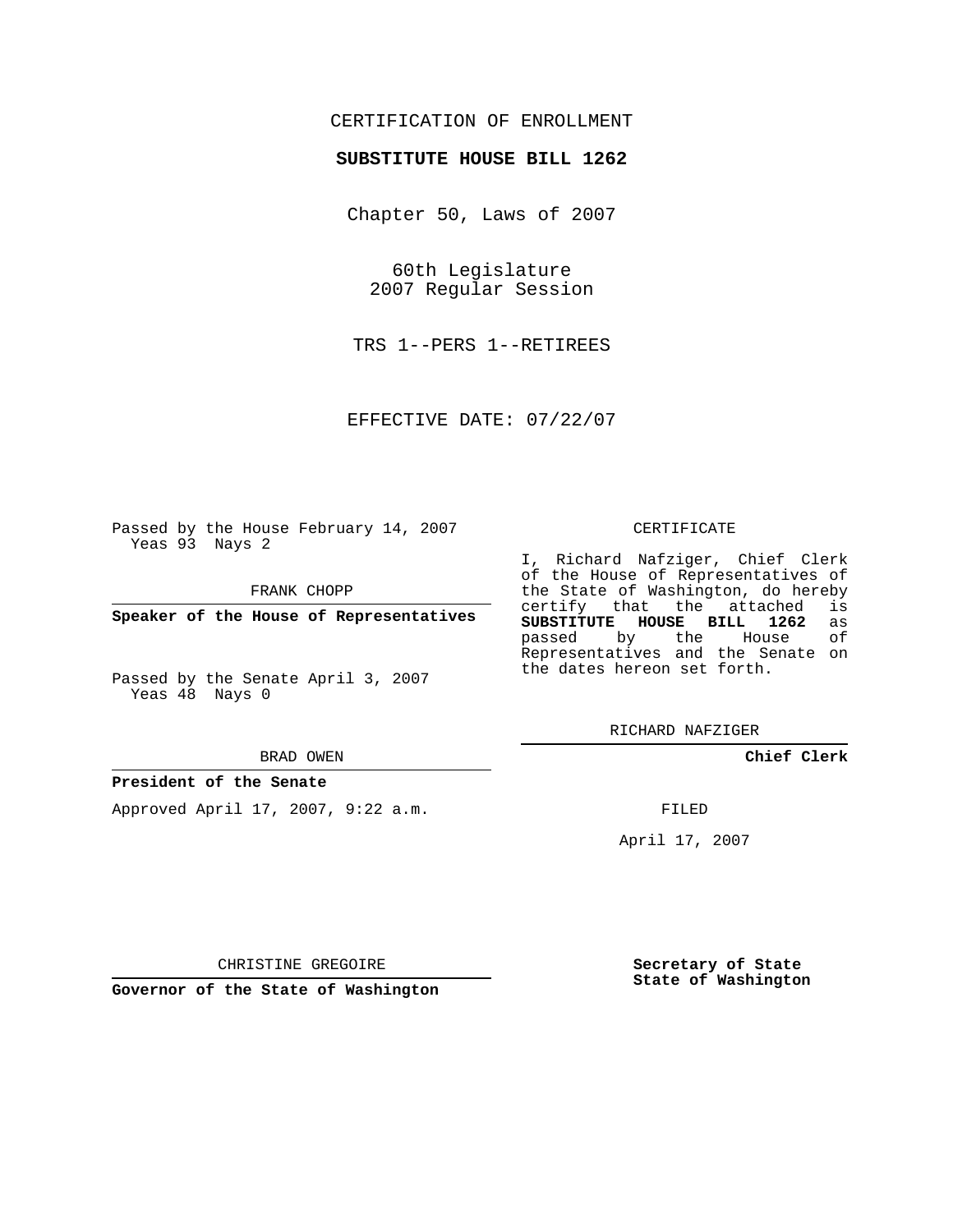# **SUBSTITUTE HOUSE BILL 1262** \_\_\_\_\_\_\_\_\_\_\_\_\_\_\_\_\_\_\_\_\_\_\_\_\_\_\_\_\_\_\_\_\_\_\_\_\_\_\_\_\_\_\_\_\_

\_\_\_\_\_\_\_\_\_\_\_\_\_\_\_\_\_\_\_\_\_\_\_\_\_\_\_\_\_\_\_\_\_\_\_\_\_\_\_\_\_\_\_\_\_

Passed Legislature - 2007 Regular Session

### **State of Washington 60th Legislature 2007 Regular Session**

**By** House Committee on Appropriations (originally sponsored by Representatives Bailey, Conway, Fromhold, Ericks, Simpson and Moeller; by request of Select Committee on Pension Policy)

READ FIRST TIME 02/01/07.

 AN ACT Relating to the public employment of retirees from the teachers' retirement system plan 1 and the public employees' retirement system plan 1; amending RCW 41.32.055, 41.32.570, 41.40.010, and 41.40.037; reenacting and amending RCW 41.32.010; and prescribing penalties.

BE IT ENACTED BY THE LEGISLATURE OF THE STATE OF WASHINGTON:

 **Sec. 1.** RCW 41.32.010 and 2005 c 131 s 8 and 2005 c 23 s 1 are each reenacted and amended to read as follows:

 As used in this chapter, unless a different meaning is plainly required by the context:

 (1)(a) "Accumulated contributions" for plan 1 members, means the sum of all regular annuity contributions and, except for the purpose of withdrawal at the time of retirement, any amount paid under RCW 41.50.165(2) with regular interest thereon.

 (b) "Accumulated contributions" for plan 2 members, means the sum of all contributions standing to the credit of a member in the member's individual account, including any amount paid under RCW 41.50.165(2), together with the regular interest thereon.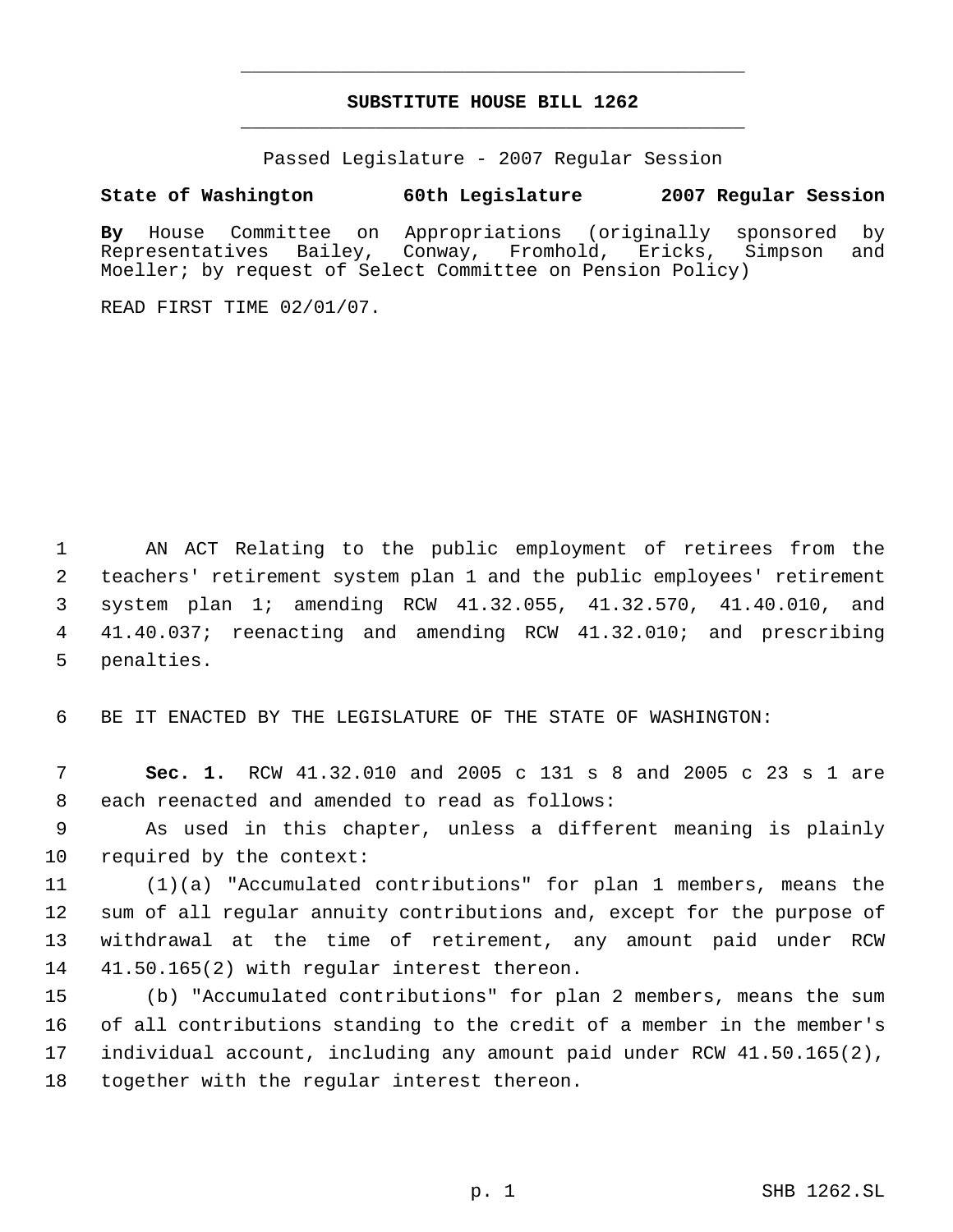(2) "Actuarial equivalent" means a benefit of equal value when computed upon the basis of such mortality tables and regulations as shall be adopted by the director and regular interest.

 (3) "Annuity" means the moneys payable per year during life by reason of accumulated contributions of a member.

 (4) "Member reserve" means the fund in which all of the accumulated contributions of members are held.

 (5)(a) "Beneficiary" for plan 1 members, means any person in receipt of a retirement allowance or other benefit provided by this chapter.

 (b) "Beneficiary" for plan 2 and plan 3 members, means any person in receipt of a retirement allowance or other benefit provided by this chapter resulting from service rendered to an employer by another person.

 (6) "Contract" means any agreement for service and compensation between a member and an employer.

 (7) "Creditable service" means membership service plus prior service for which credit is allowable. This subsection shall apply only to plan 1 members.

 (8) "Dependent" means receiving one-half or more of support from a member.

 (9) "Disability allowance" means monthly payments during disability. This subsection shall apply only to plan 1 members.

(10)(a) "Earnable compensation" for plan 1 members, means:

 (i) All salaries and wages paid by an employer to an employee member of the retirement system for personal services rendered during a fiscal year. In all cases where compensation includes maintenance the employer shall fix the value of that part of the compensation not paid in money.

 (ii) For an employee member of the retirement system teaching in an extended school year program, two consecutive extended school years, as defined by the employer school district, may be used as the annual period for determining earnable compensation in lieu of the two fiscal years.

 (iii) "Earnable compensation" for plan 1 members also includes the following actual or imputed payments, which are not paid for personal services: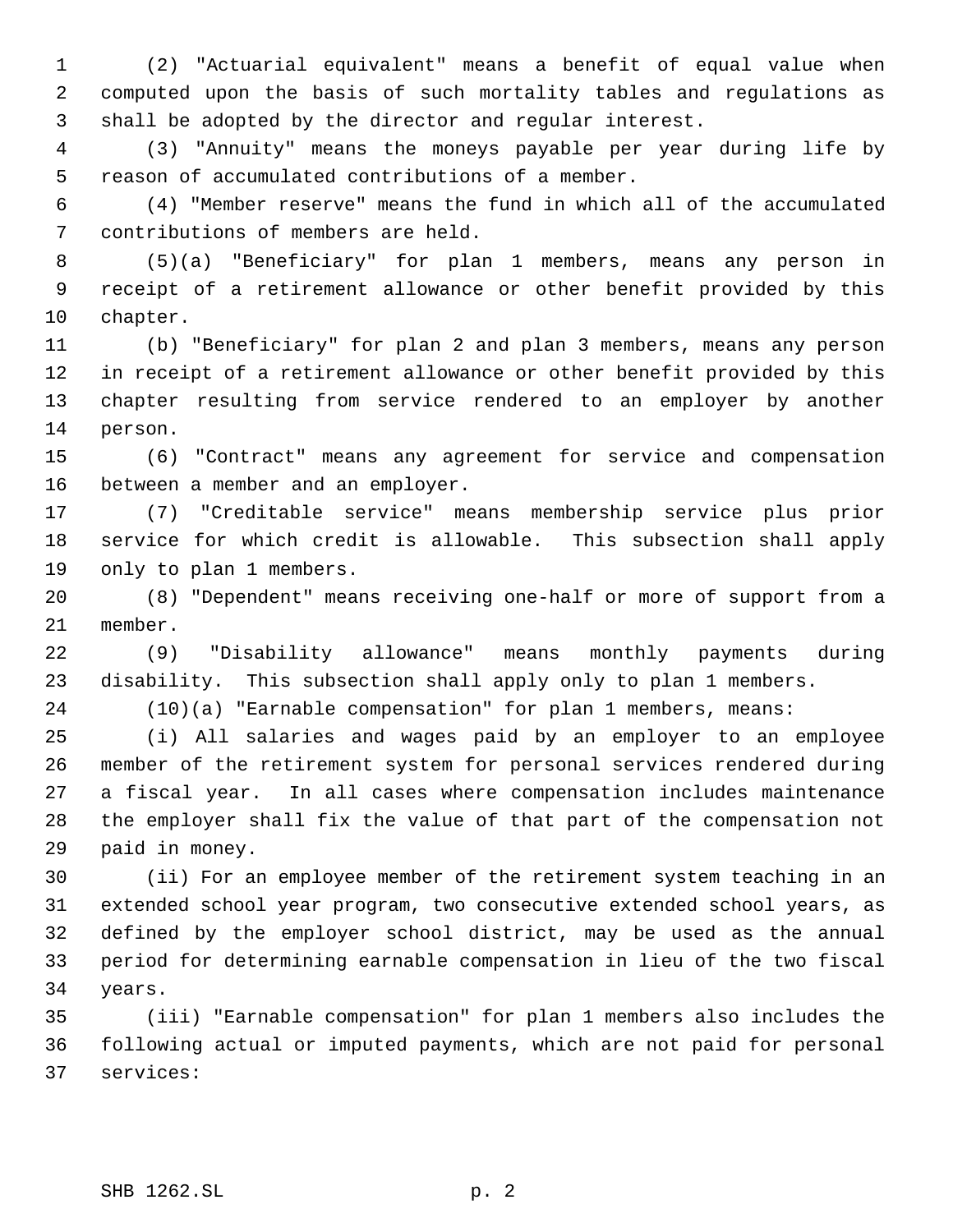(A) Retroactive payments to an individual by an employer on reinstatement of the employee in a position, or payments by an employer to an individual in lieu of reinstatement in a position which are awarded or granted as the equivalent of the salary or wages which the individual would have earned during a payroll period shall be considered earnable compensation and the individual shall receive the equivalent service credit.

 (B) If a leave of absence, without pay, is taken by a member for the purpose of serving as a member of the state legislature, and such member has served in the legislature five or more years, the salary which would have been received for the position from which the leave of absence was taken shall be considered as compensation earnable if the employee's contribution thereon is paid by the employee. In addition, where a member has been a member of the state legislature for five or more years, earnable compensation for the member's two highest compensated consecutive years of service shall include a sum not to exceed thirty-six hundred dollars for each of such two consecutive years, regardless of whether or not legislative service was rendered during those two years.

 (iv) For members employed less than full time under written contract with a school district, or community college district, in an instructional position, for which the member receives service credit of less than one year in all of the years used to determine the earnable compensation used for computing benefits due under RCW 41.32.497, 41.32.498, and 41.32.520, the member may elect to have earnable compensation defined as provided in RCW 41.32.345. For the purposes of this subsection, the term "instructional position" means a position in which more than seventy-five percent of the member's time is spent as a classroom instructor (including office hours), a librarian, a psychologist, a social worker, a nurse, a physical therapist, an occupational therapist, a speech language pathologist or audiologist, or a counselor. Earnable compensation shall be so defined only for the purpose of the calculation of retirement benefits and only as necessary to insure that members who receive fractional service credit under RCW 41.32.270 receive benefits proportional to those received by members who have received full-time service credit.

(v) "Earnable compensation" does not include: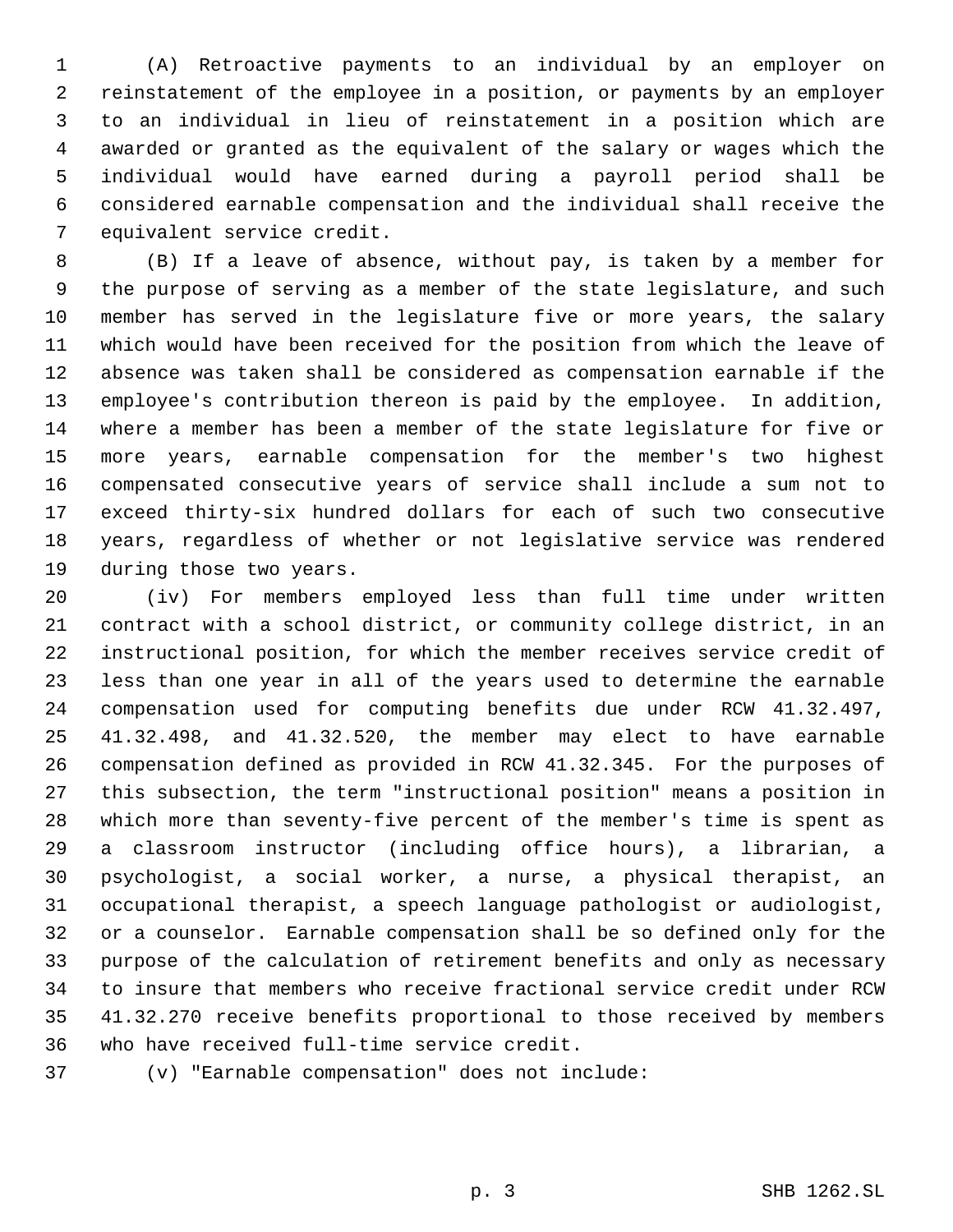(A) Remuneration for unused sick leave authorized under RCW 41.04.340, 28A.400.210, or 28A.310.490;

 (B) Remuneration for unused annual leave in excess of thirty days as authorized by RCW 43.01.044 and 43.01.041.

 (b) "Earnable compensation" for plan 2 and plan 3 members, means salaries or wages earned by a member during a payroll period for personal services, including overtime payments, and shall include wages and salaries deferred under provisions established pursuant to sections 403(b), 414(h), and 457 of the United States Internal Revenue Code, but shall exclude lump sum payments for deferred annual sick leave, unused accumulated vacation, unused accumulated annual leave, or any form of severance pay.

 "Earnable compensation" for plan 2 and plan 3 members also includes the following actual or imputed payments which, except in the case of (b)(ii)(B) of this subsection, are not paid for personal services:

 (i) Retroactive payments to an individual by an employer on reinstatement of the employee in a position or payments by an employer to an individual in lieu of reinstatement in a position which are awarded or granted as the equivalent of the salary or wages which the individual would have earned during a payroll period shall be considered earnable compensation, to the extent provided above, and the individual shall receive the equivalent service credit.

 (ii) In any year in which a member serves in the legislature the member shall have the option of having such member's earnable compensation be the greater of:

 (A) The earnable compensation the member would have received had such member not served in the legislature; or

 (B) Such member's actual earnable compensation received for teaching and legislative service combined. Any additional contributions to the retirement system required because compensation earnable under (b)(ii)(A) of this subsection is greater than compensation earnable under (b)(ii)(B) of this subsection shall be paid by the member for both member and employer contributions.

 (11) "Employer" means the state of Washington, the school district, or any agency of the state of Washington by which the member is paid. (12) "Fiscal year" means a year which begins July 1st and ends June 30th of the following year.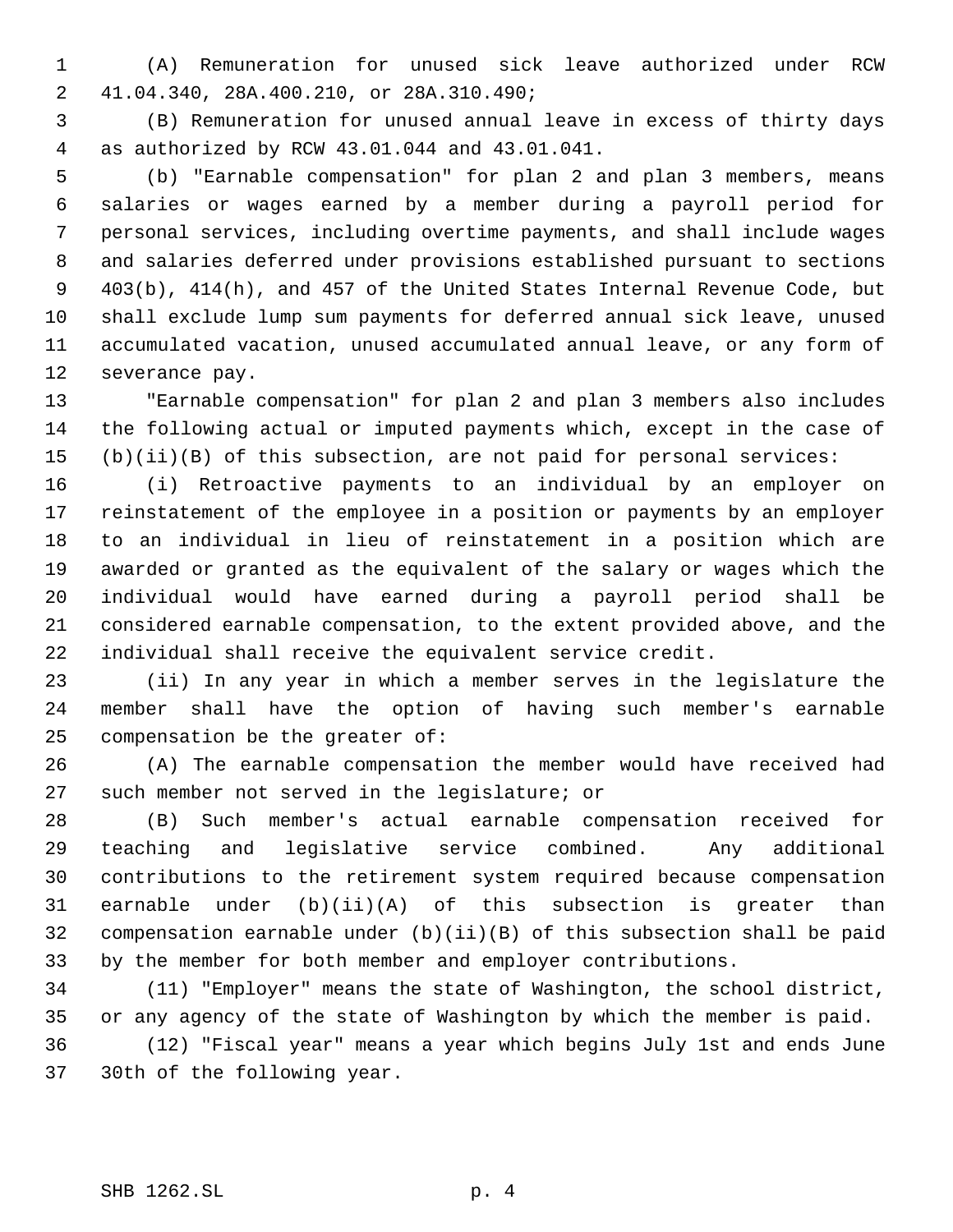(13) "Former state fund" means the state retirement fund in operation for teachers under chapter 187, Laws of 1923, as amended.

 (14) "Local fund" means any of the local retirement funds for teachers operated in any school district in accordance with the provisions of chapter 163, Laws of 1917 as amended.

 (15) "Member" means any teacher included in the membership of the retirement system who has not been removed from membership under RCW 41.32.878 or 41.32.768. Also, any other employee of the public schools who, on July 1, 1947, had not elected to be exempt from membership and who, prior to that date, had by an authorized payroll deduction, contributed to the member reserve.

 (16) "Membership service" means service rendered subsequent to the first day of eligibility of a person to membership in the retirement system: PROVIDED, That where a member is employed by two or more employers the individual shall receive no more than one service credit month during any calendar month in which multiple service is rendered. The provisions of this subsection shall apply only to plan 1 members.

 (17) "Pension" means the moneys payable per year during life from the pension reserve.

 (18) "Pension reserve" is a fund in which shall be accumulated an actuarial reserve adequate to meet present and future pension liabilities of the system and from which all pension obligations are to be paid.

 (19) "Prior service" means service rendered prior to the first date of eligibility to membership in the retirement system for which credit is allowable. The provisions of this subsection shall apply only to plan 1 members.

 (20) "Prior service contributions" means contributions made by a member to secure credit for prior service. The provisions of this subsection shall apply only to plan 1 members.

 (21) "Public school" means any institution or activity operated by the state of Washington or any instrumentality or political subdivision thereof employing teachers, except the University of Washington and Washington State University.

 (22) "Regular contributions" means the amounts required to be deducted from the compensation of a member and credited to the member's individual account in the member reserve. This subsection shall apply only to plan 1 members.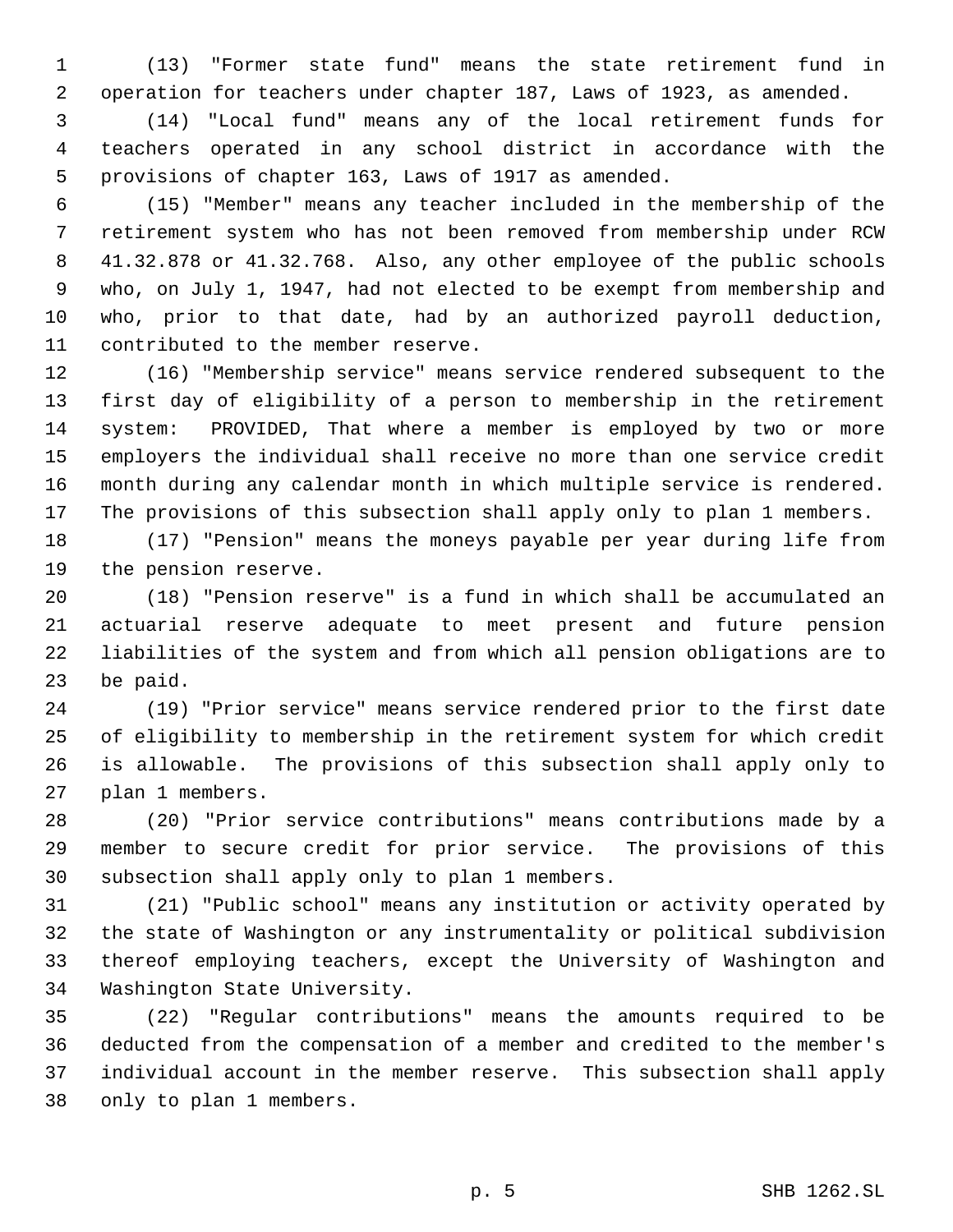(23) "Regular interest" means such rate as the director may determine.

 (24)(a) "Retirement allowance" for plan 1 members, means monthly payments based on the sum of annuity and pension, or any optional benefits payable in lieu thereof.

 (b) "Retirement allowance" for plan 2 and plan 3 members, means monthly payments to a retiree or beneficiary as provided in this chapter.

 (25) "Retirement system" means the Washington state teachers' retirement system.

 (26)(a) "Service" for plan 1 members means the time during which a member has been employed by an employer for compensation.

 (i) If a member is employed by two or more employers the individual shall receive no more than one service credit month during any calendar month in which multiple service is rendered.

 (ii) As authorized by RCW 28A.400.300, up to forty-five days of sick leave may be creditable as service solely for the purpose of determining eligibility to retire under RCW 41.32.470.

 (iii) As authorized in RCW 41.32.065, service earned in an out-of- state retirement system that covers teachers in public schools may be applied solely for the purpose of determining eligibility to retire under RCW 41.32.470.

 (b) "Service" for plan 2 and plan 3 members, means periods of employment by a member for one or more employers for which earnable compensation is earned subject to the following conditions:

 (i) A member employed in an eligible position or as a substitute shall receive one service credit month for each month of September through August of the following year if he or she earns earnable compensation for eight hundred ten or more hours during that period and is employed during nine of those months, except that a member may not receive credit for any period prior to the member's employment in an eligible position except as provided in RCW 41.32.812 and 41.50.132;

 (ii) If a member is employed either in an eligible position or as a substitute teacher for nine months of the twelve month period between September through August of the following year but earns earnable compensation for less than eight hundred ten hours but for at least six hundred thirty hours, he or she will receive one-half of a service credit month for each month of the twelve month period;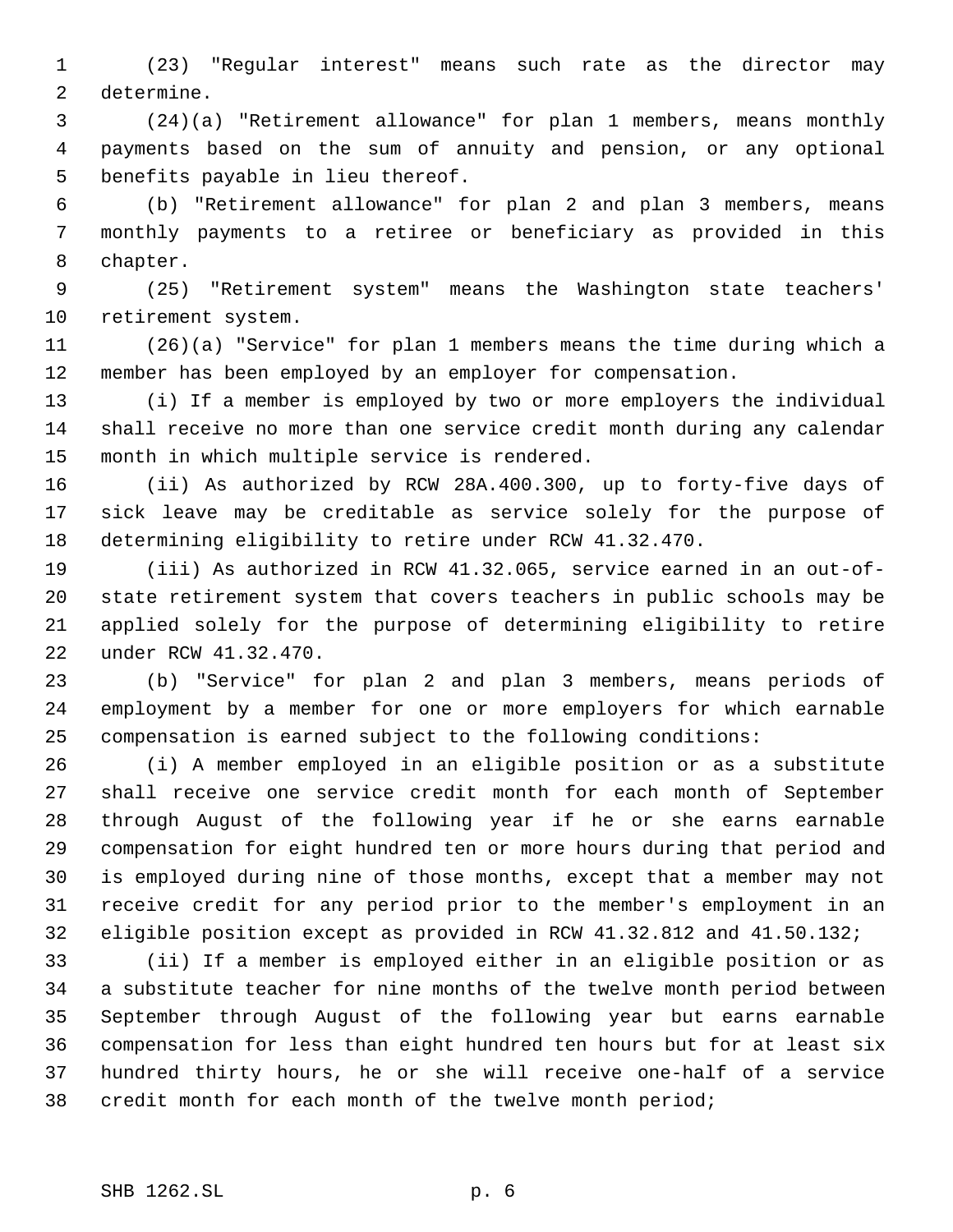(iii) All other members in an eligible position or as a substitute teacher shall receive service credit as follows:

 (A) A service credit month is earned in those calendar months where earnable compensation is earned for ninety or more hours;

 (B) A half-service credit month is earned in those calendar months where earnable compensation is earned for at least seventy hours but less than ninety hours; and

 (C) A quarter-service credit month is earned in those calendar months where earnable compensation is earned for less than seventy hours.

 (iv) Any person who is a member of the teachers' retirement system and who is elected or appointed to a state elective position may continue to be a member of the retirement system and continue to receive a service credit month for each of the months in a state elective position by making the required member contributions.

 (v) When an individual is employed by two or more employers the individual shall only receive one month's service credit during any calendar month in which multiple service for ninety or more hours is rendered.

 (vi) As authorized by RCW 28A.400.300, up to forty-five days of sick leave may be creditable as service solely for the purpose of determining eligibility to retire under RCW 41.32.470. For purposes of plan 2 and plan 3 "forty-five days" as used in RCW 28A.400.300 is equal to two service credit months. Use of less than forty-five days of sick leave is creditable as allowed under this subsection as follows:

(A) Less than eleven days equals one-quarter service credit month;

 (B) Eleven or more days but less than twenty-two days equals one-half service credit month;

(C) Twenty-two days equals one service credit month;

 (D) More than twenty-two days but less than thirty-three days equals one and one-quarter service credit month;

 (E) Thirty-three or more days but less than forty-five days equals one and one-half service credit month.

 (vii) As authorized in RCW 41.32.065, service earned in an out-of- state retirement system that covers teachers in public schools may be applied solely for the purpose of determining eligibility to retire under RCW 41.32.470.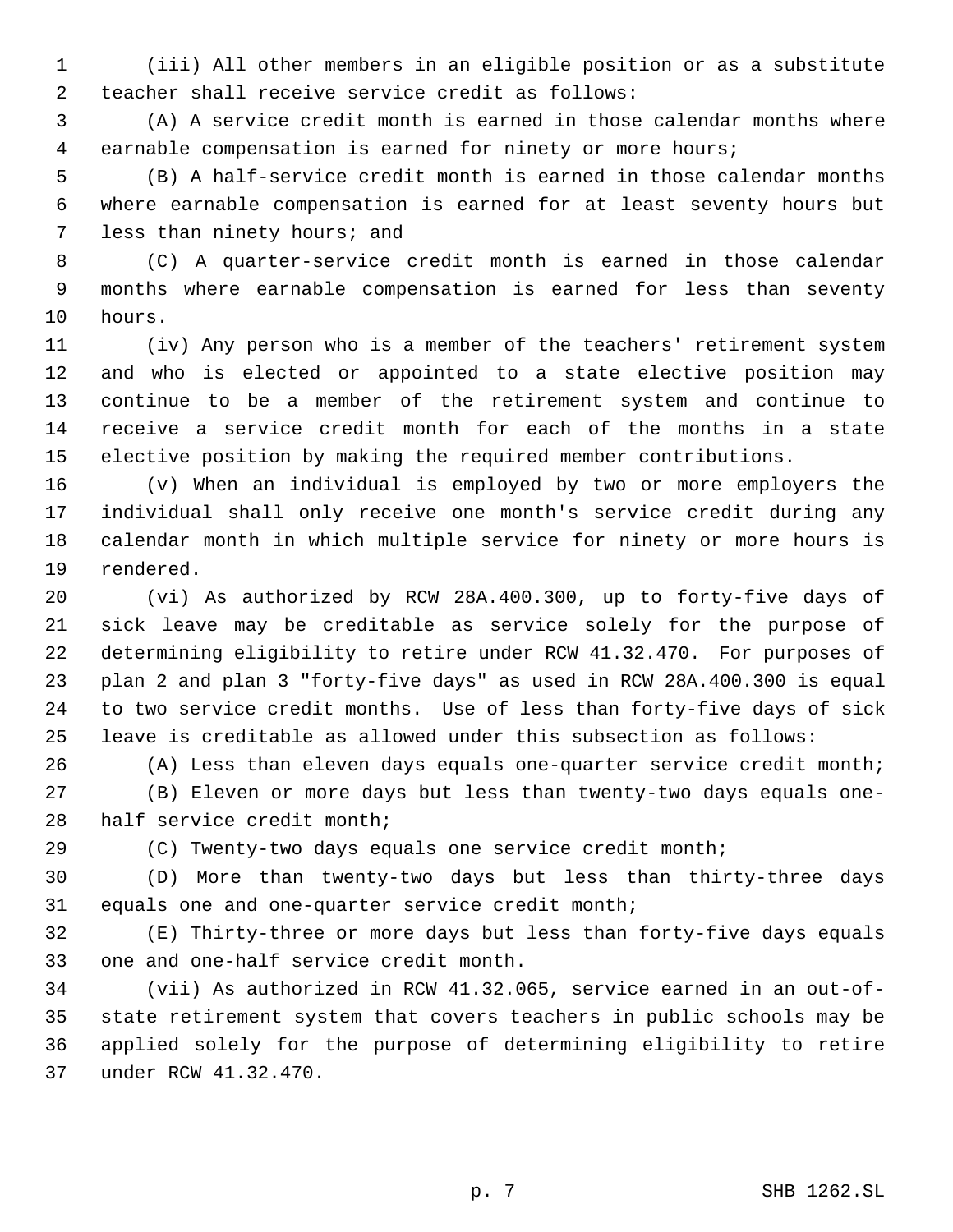(viii) The department shall adopt rules implementing this subsection.

 (27) "Service credit year" means an accumulation of months of service credit which is equal to one when divided by twelve.

 (28) "Service credit month" means a full service credit month or an accumulation of partial service credit months that are equal to one.

 (29) "Teacher" means any person qualified to teach who is engaged by a public school in an instructional, administrative, or supervisory capacity. The term includes state, educational service district, and school district superintendents and their assistants and all employees certificated by the superintendent of public instruction; and in addition thereto any full time school doctor who is employed by a public school and renders service of an instructional or educational nature.

 (30) "Average final compensation" for plan 2 and plan 3 members, means the member's average earnable compensation of the highest consecutive sixty service credit months prior to such member's retirement, termination, or death. Periods constituting authorized leaves of absence may not be used in the calculation of average final compensation except under RCW 41.32.810(2).

 (31) "Retiree" means any person who has begun accruing a retirement allowance or other benefit provided by this chapter resulting from service rendered to an employer while a member.

 (32) "Department" means the department of retirement systems created in chapter 41.50 RCW.

(33) "Director" means the director of the department.

 (34) "State elective position" means any position held by any person elected or appointed to statewide office or elected or appointed as a member of the legislature.

 (35) "State actuary" or "actuary" means the person appointed pursuant to RCW 44.44.010(2).

(36) "Substitute teacher" means:

 (a) A teacher who is hired by an employer to work as a temporary teacher, except for teachers who are annual contract employees of an employer and are guaranteed a minimum number of hours; or

 (b) Teachers who either (i) work in ineligible positions for more than one employer or (ii) work in an ineligible position or positions together with an eligible position.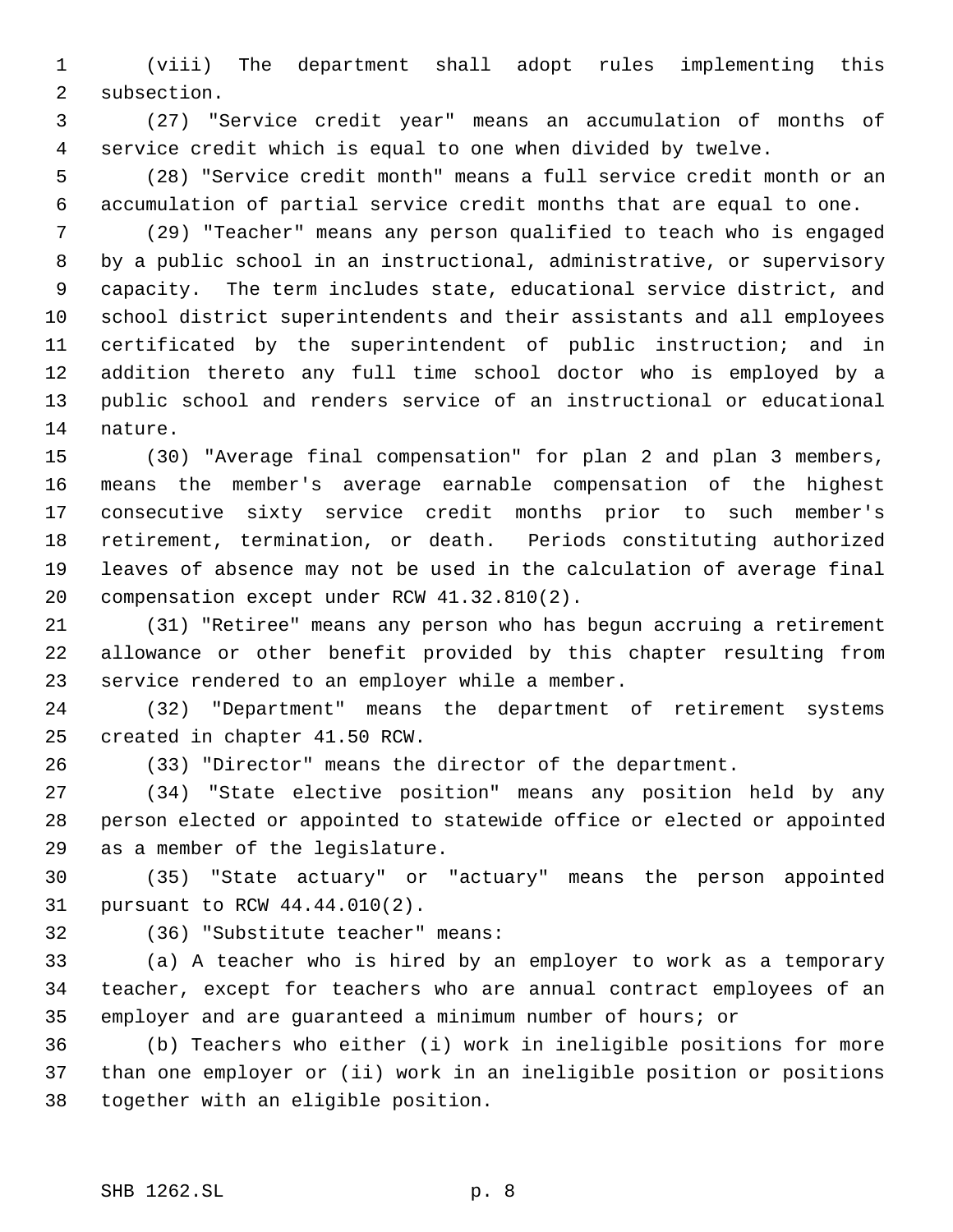(37)(a) "Eligible position" for plan 2 members from June 7, 1990, through September 1, 1991, means a position which normally requires two or more uninterrupted months of creditable service during September through August of the following year.

 (b) "Eligible position" for plan 2 and plan 3 on and after September 1, 1991, means a position that, as defined by the employer, normally requires five or more months of at least seventy hours of earnable compensation during September through August of the following year.

 (c) For purposes of this chapter an employer shall not define "position" in such a manner that an employee's monthly work for that employer is divided into more than one position.

 (d) The elected position of the superintendent of public instruction is an eligible position.

 (38) "Plan 1" means the teachers' retirement system, plan 1 providing the benefits and funding provisions covering persons who first became members of the system prior to October 1, 1977.

 (39) "Plan 2" means the teachers' retirement system, plan 2 providing the benefits and funding provisions covering persons who first became members of the system on and after October 1, 1977, and prior to July 1, 1996.

 (40) "Plan 3" means the teachers' retirement system, plan 3 providing the benefits and funding provisions covering persons who first become members of the system on and after July 1, 1996, or who transfer under RCW 41.32.817.

 (41) "Index" means, for any calendar year, that year's annual average consumer price index, Seattle, Washington area, for urban wage earners and clerical workers, all items compiled by the bureau of labor statistics, United States department of labor.

 (42) "Index A" means the index for the year prior to the determination of a postretirement adjustment.

(43) "Index B" means the index for the year prior to index A.

 (44) "Index year" means the earliest calendar year in which the index is more than sixty percent of index A.

 (45) "Adjustment ratio" means the value of index A divided by index B.

(46) "Annual increase" means, initially, fifty-nine cents per month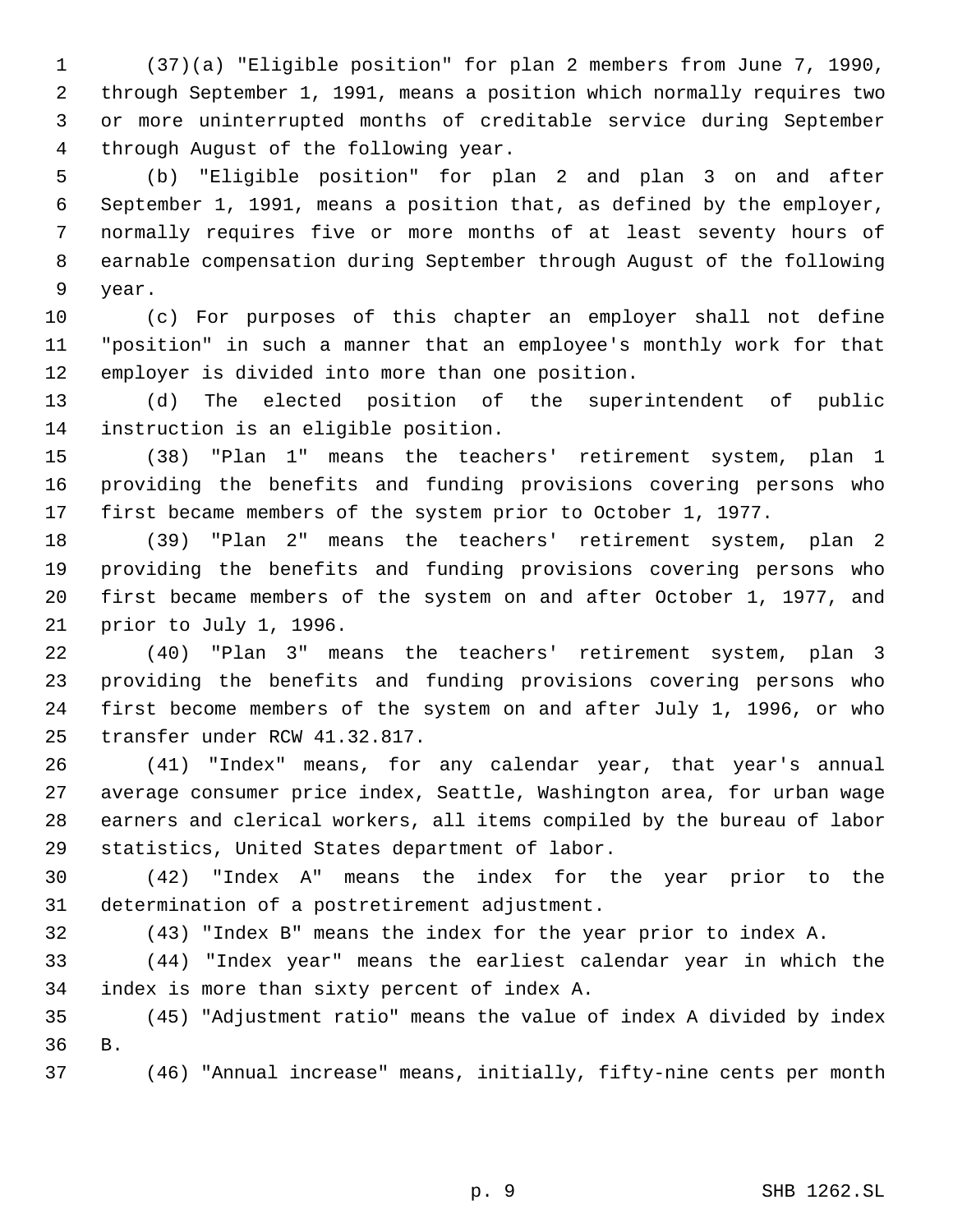per year of service which amount shall be increased each July 1st by three percent, rounded to the nearest cent.

 (47) "Member account" or "member's account" for purposes of plan 3 means the sum of the contributions and earnings on behalf of the member in the defined contribution portion of plan 3.

 (48) "Separation from service or employment" occurs when a person 7 has terminated all employment with an employer. Separation from service or employment does not occur, and if claimed by an employer or employee may be a violation of RCW 41.32.055, when an employee and employer have a written or oral agreement to resume employment with the 11 same employer following termination. Mere expressions or inquiries 12 about postretirement employment by an employer or employee that do not 13 constitute a commitment to reemploy the employee after retirement are not an agreement under this section.

 (49) "Employed" or "employee" means a person who is providing services for compensation to an employer, unless the person is free from the employer's direction and control over the performance of work. The department shall adopt rules and interpret this subsection consistent with common law.

 **Sec. 2.** RCW 41.32.055 and 2003 c 53 s 218 are each amended to read as follows:

22 (1) Any person who shall knowingly make false statements or shall falsify or permit to be falsified any record or records of the 24 retirement system, except under subsection (2) of this section, in any attempt to defraud such system as a result of such act, is guilty of a class B felony punishable according to chapter 9A.20 RCW.

 (2) Any person who shall knowingly make false statements or shall falsify or permit to be falsified any record or records of the 29 retirement systems related to a member's separation from service and qualification for a retirement allowance under RCW 41.32.480 in any attempt to defraud that system as a result of such an act, is guilty of a gross misdemeanor.

 **Sec. 3.** RCW 41.32.570 and 2003 c 295 s 6 are each amended to read as follows:

 (1)(a) If a retiree enters employment with an employer sooner than one calendar month after his or her accrual date, the retiree's monthly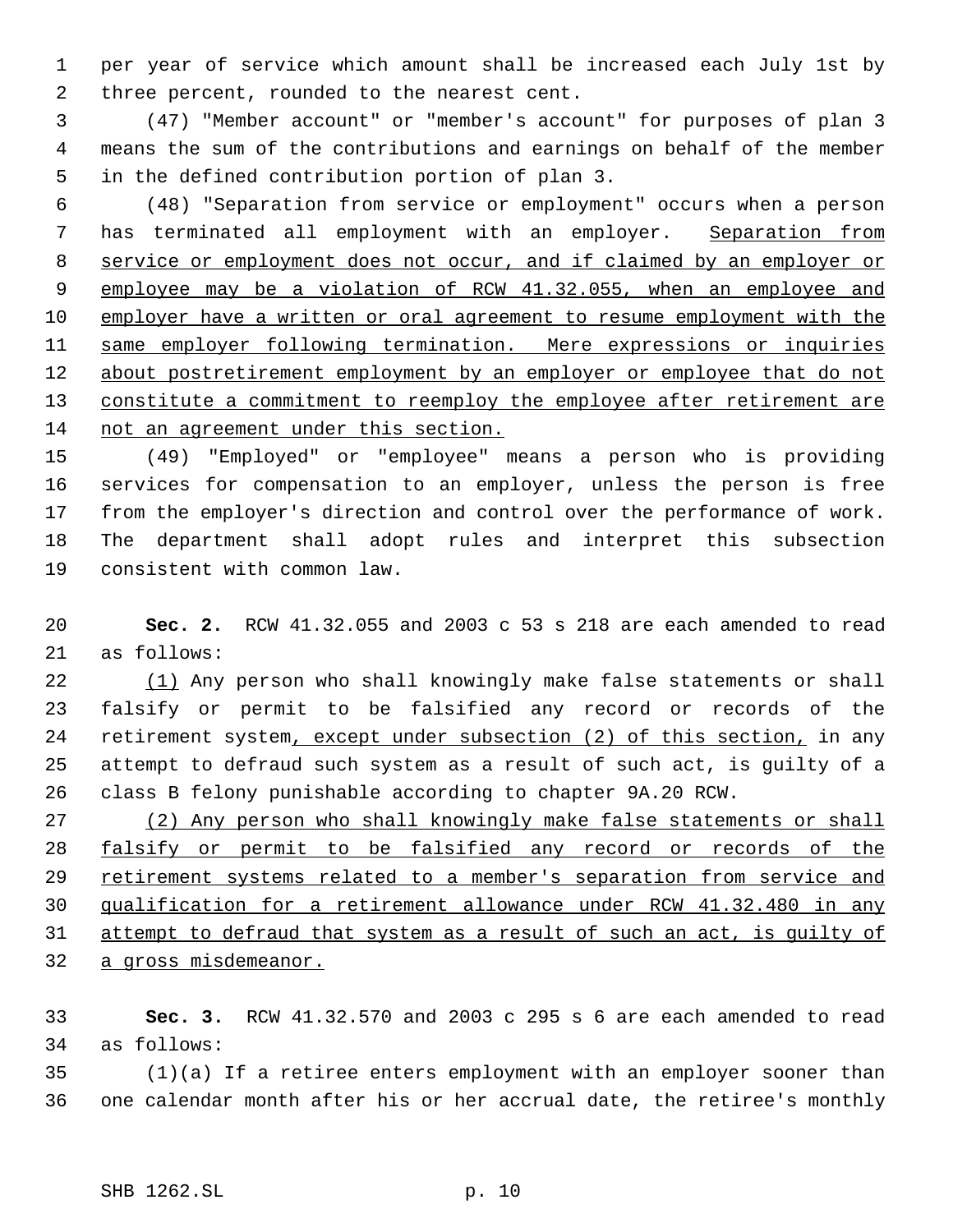retirement allowance will be reduced by five and one-half percent for every seven hours worked during that month. This reduction will be applied each month until the retiree remains absent from employment with an employer for one full calendar month.

 (b) The benefit reduction provided in (a) of this subsection will accrue for a maximum of one hundred forty hours per month. Any monthly benefit reduction over one hundred percent will be applied to the benefit the retiree is eligible to receive in subsequent months.

 (2) Except under subsection (3) of this section, any retired teacher or retired administrator who enters service in any public 11 educational institution in Washington state ((and who has satisfied the 12 break in employment requirement of subsection (1) of this section)) at 13 least one calendar month after his or her accrual date shall cease to receive pension payments while engaged in such service, after the 15 retiree has rendered service for more than ((one thousand five 16 hundred)) eight hundred sixty-seven hours in a school year.

17 (3) Any retired teacher or retired administrator who enters service in any public educational institution in Washington state one and one-half calendar months or more after his or her accrual date and:

 (a) Is hired pursuant to a written policy into a position for which the school board has documented a justifiable need to hire a retiree into the position;

 (b) Is hired through the established process for the position with the approval of the school board or other highest decision-making 25 authority of the prospective employer;

 (c) Whose employer retains records of the procedures followed and 27 the decisions made in hiring the retired teacher or retired 28 administrator and provides those records in the event of an audit; and (d) The employee has not already rendered a cumulative total of more than one thousand nine hundred hours of service while in receipt of pension payments beyond an annual threshold of eight hundred sixty- seven hours; shall cease to receive pension payments while engaged in that service

 after the retiree has rendered service for more than one thousand five hundred hours in a school year. The one thousand nine hundred hour

cumulative total limitation under this section applies prospectively

37 after the effective date of this act.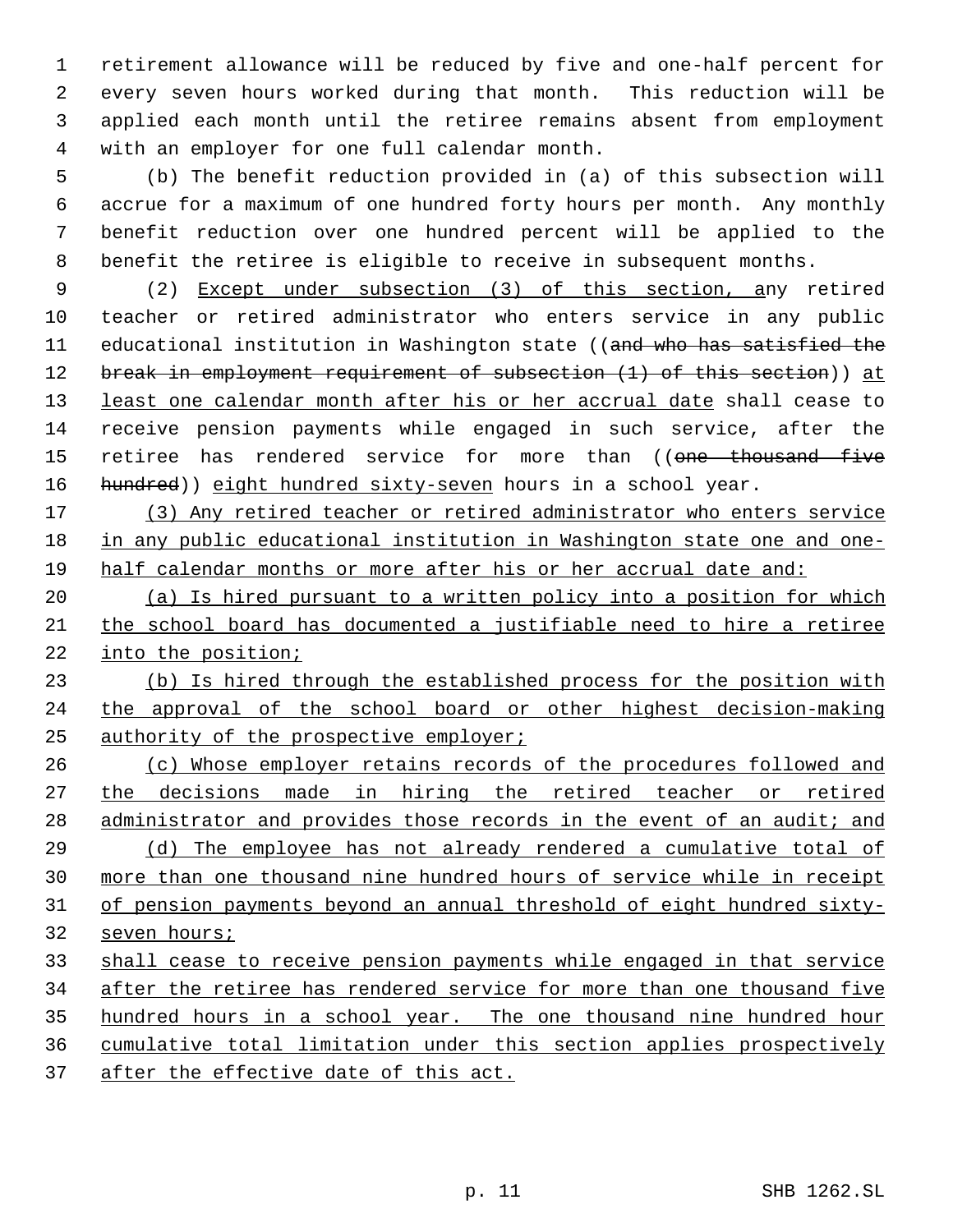1 (4) When a retired teacher or administrator renders service beyond eight hundred sixty-seven hours, the department shall collect from the employer the applicable employer retirement contributions for the entire duration of the member's employment during that fiscal year.

5  $((+3))$   $(5)$  The department shall collect and provide the state actuary with information relevant to the use of this section for the select committee on pension policy.

8 ( $($  $($  $($  $+$  $4$  $)$ ))  $($  $6)$  The legislature reserves the right to amend or repeal this section in the future and no member or beneficiary has a contractual right to be employed for more than five hundred twenty-five hours per year without a reduction of his or her pension.

 **Sec. 4.** RCW 41.40.010 and 2004 c 242 s 53 are each amended to read as follows:

 As used in this chapter, unless a different meaning is plainly required by the context:

 (1) "Retirement system" means the public employees' retirement system provided for in this chapter.

 (2) "Department" means the department of retirement systems created in chapter 41.50 RCW.

 (3) "State treasurer" means the treasurer of the state of Washington.

 (4)(a) "Employer" for plan 1 members, means every branch, department, agency, commission, board, and office of the state, any political subdivision or association of political subdivisions of the state admitted into the retirement system, and legal entities authorized by RCW 35.63.070 and 36.70.060 or chapter 39.34 RCW; and the term shall also include any labor guild, association, or organization the membership of a local lodge or division of which is comprised of at least forty percent employees of an employer (other than such labor guild, association, or organization) within this chapter. The term may also include any city of the first class that has its own retirement system.

 (b) "Employer" for plan 2 and plan 3 members, means every branch, department, agency, commission, board, and office of the state, and any political subdivision and municipal corporation of the state admitted into the retirement system, including public agencies created pursuant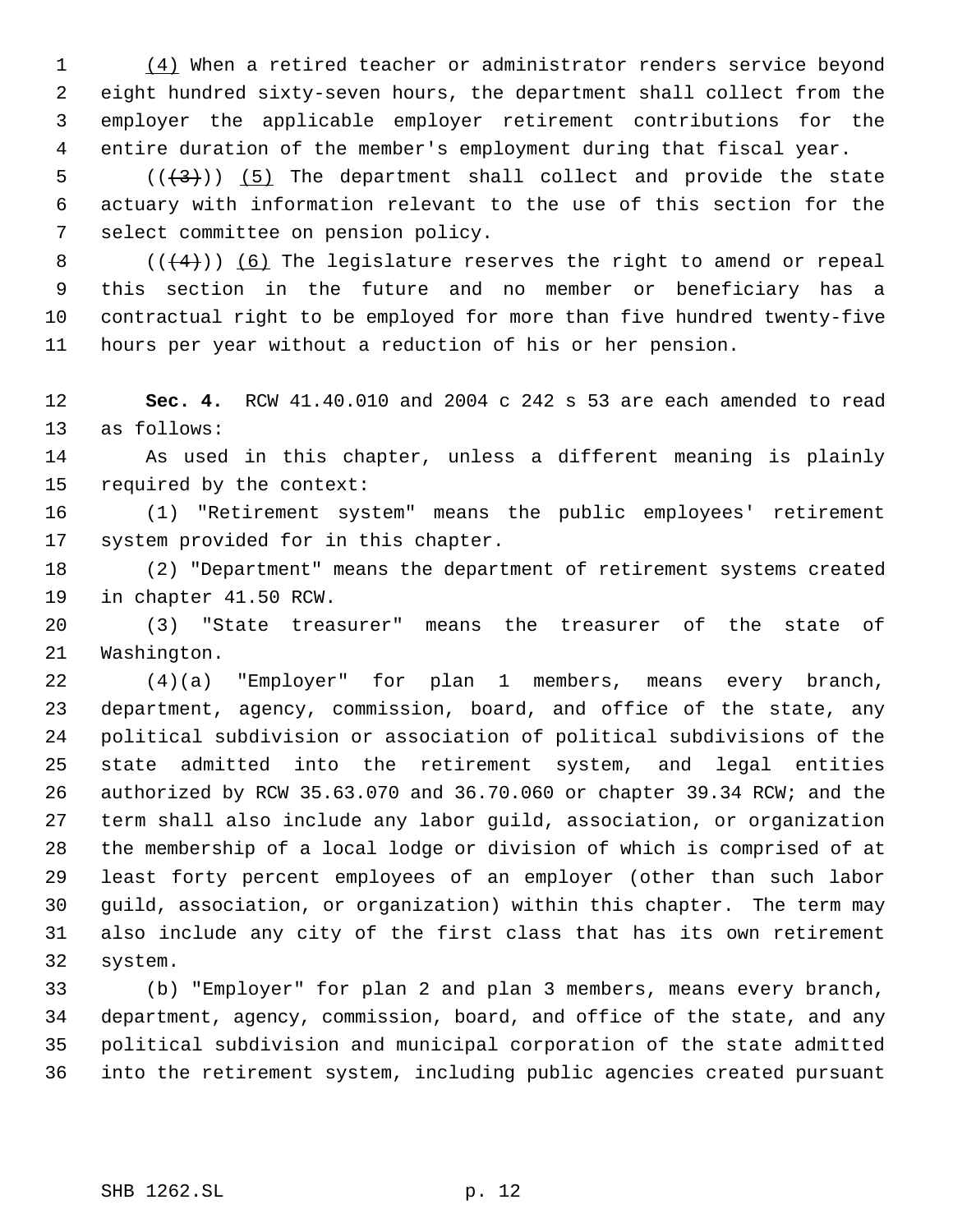to RCW 35.63.070, 36.70.060, and 39.34.030; except that after August 31, 2000, school districts and educational service districts will no longer be employers for the public employees' retirement system plan 2. (5) "Member" means any employee included in the membership of the retirement system, as provided for in RCW 41.40.023. RCW 41.26.045 does not prohibit a person otherwise eligible for membership in the retirement system from establishing such membership effective when he or she first entered an eligible position.

(6) "Original member" of this retirement system means:

 (a) Any person who became a member of the system prior to April 1, 1949;

 (b) Any person who becomes a member through the admission of an employer into the retirement system on and after April 1, 1949, and prior to April 1, 1951;

 (c) Any person who first becomes a member by securing employment with an employer prior to April 1, 1951, provided the member has rendered at least one or more years of service to any employer prior to October 1, 1947;

 (d) Any person who first becomes a member through the admission of an employer into the retirement system on or after April 1, 1951, provided, such person has been in the regular employ of the employer for at least six months of the twelve-month period preceding the said admission date;

 (e) Any member who has restored all contributions that may have been withdrawn as provided by RCW 41.40.150 and who on the effective date of the individual's retirement becomes entitled to be credited with ten years or more of membership service except that the provisions relating to the minimum amount of retirement allowance for the member upon retirement at age seventy as found in RCW 41.40.190(4) shall not 30 apply to the member;

 (f) Any member who has been a contributor under the system for two or more years and who has restored all contributions that may have been withdrawn as provided by RCW 41.40.150 and who on the effective date of the individual's retirement has rendered five or more years of service for the state or any political subdivision prior to the time of the admission of the employer into the system; except that the provisions relating to the minimum amount of retirement allowance for the member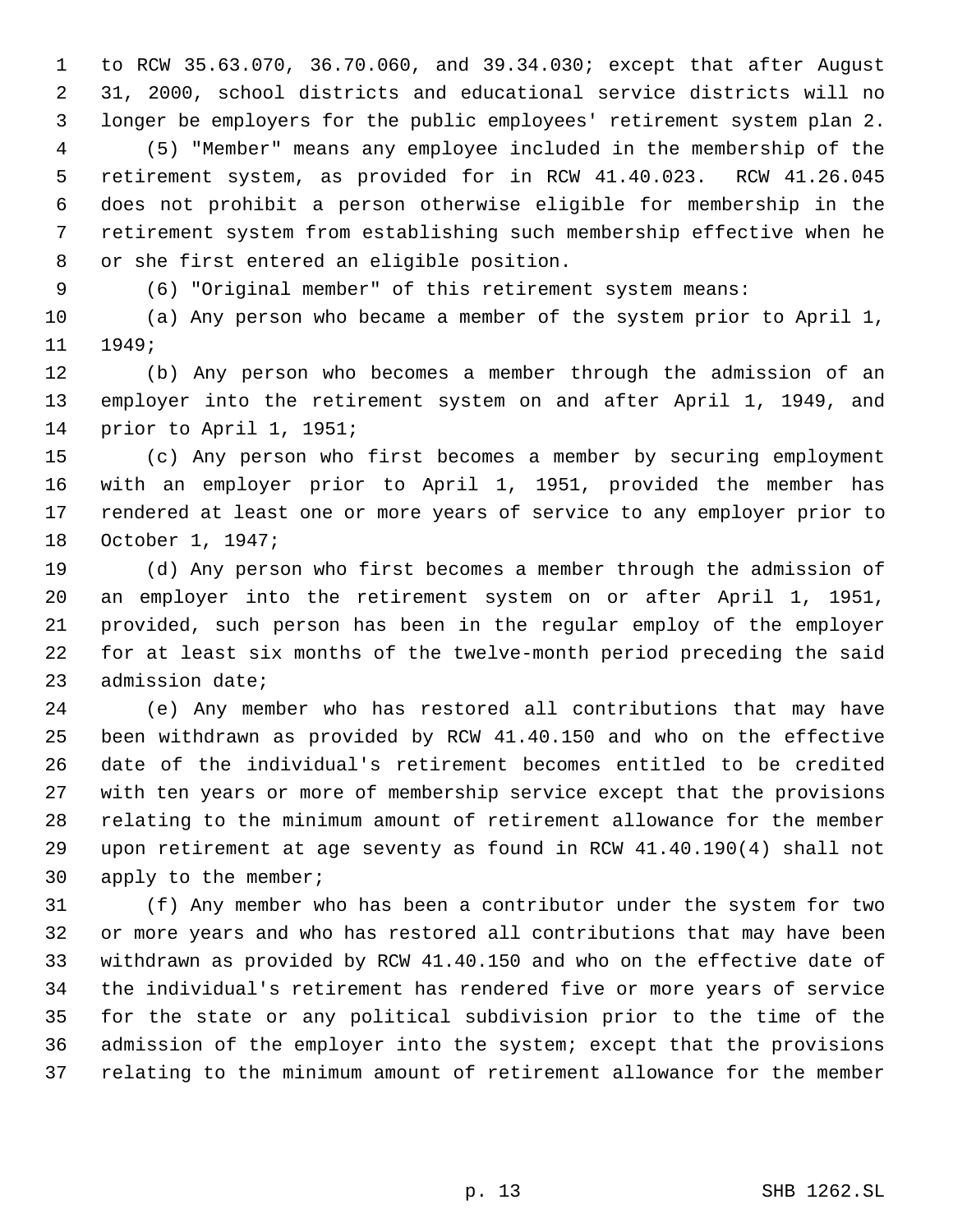upon retirement at age seventy as found in RCW 41.40.190(4) shall not apply to the member.

 (7) "New member" means a person who becomes a member on or after April 1, 1949, except as otherwise provided in this section.

 (8)(a) "Compensation earnable" for plan 1 members, means salaries or wages earned during a payroll period for personal services and where the compensation is not all paid in money, maintenance compensation shall be included upon the basis of the schedules established by the member's employer.

 (i) "Compensation earnable" for plan 1 members also includes the following actual or imputed payments, which are not paid for personal services:

 (A) Retroactive payments to an individual by an employer on reinstatement of the employee in a position, or payments by an employer to an individual in lieu of reinstatement in a position which are awarded or granted as the equivalent of the salary or wage which the individual would have earned during a payroll period shall be considered compensation earnable and the individual shall receive the equivalent service credit;

 (B) If a leave of absence is taken by an individual for the purpose of serving in the state legislature, the salary which would have been received for the position from which the leave of absence was taken, shall be considered as compensation earnable if the employee's contribution is paid by the employee and the employer's contribution is 25 paid by the employer or employee;

 (C) Assault pay only as authorized by RCW 27.04.100, 72.01.045, and 72.09.240;

 (D) Compensation that a member would have received but for a disability occurring in the line of duty only as authorized by RCW 41.40.038;

 (E) Compensation that a member receives due to participation in the leave sharing program only as authorized by RCW 41.04.650 through 41.04.670; and

 (F) Compensation that a member receives for being in standby status. For the purposes of this section, a member is in standby status when not being paid for time actually worked and the employer requires the member to be prepared to report immediately for work, if the need arises, although the need may not arise.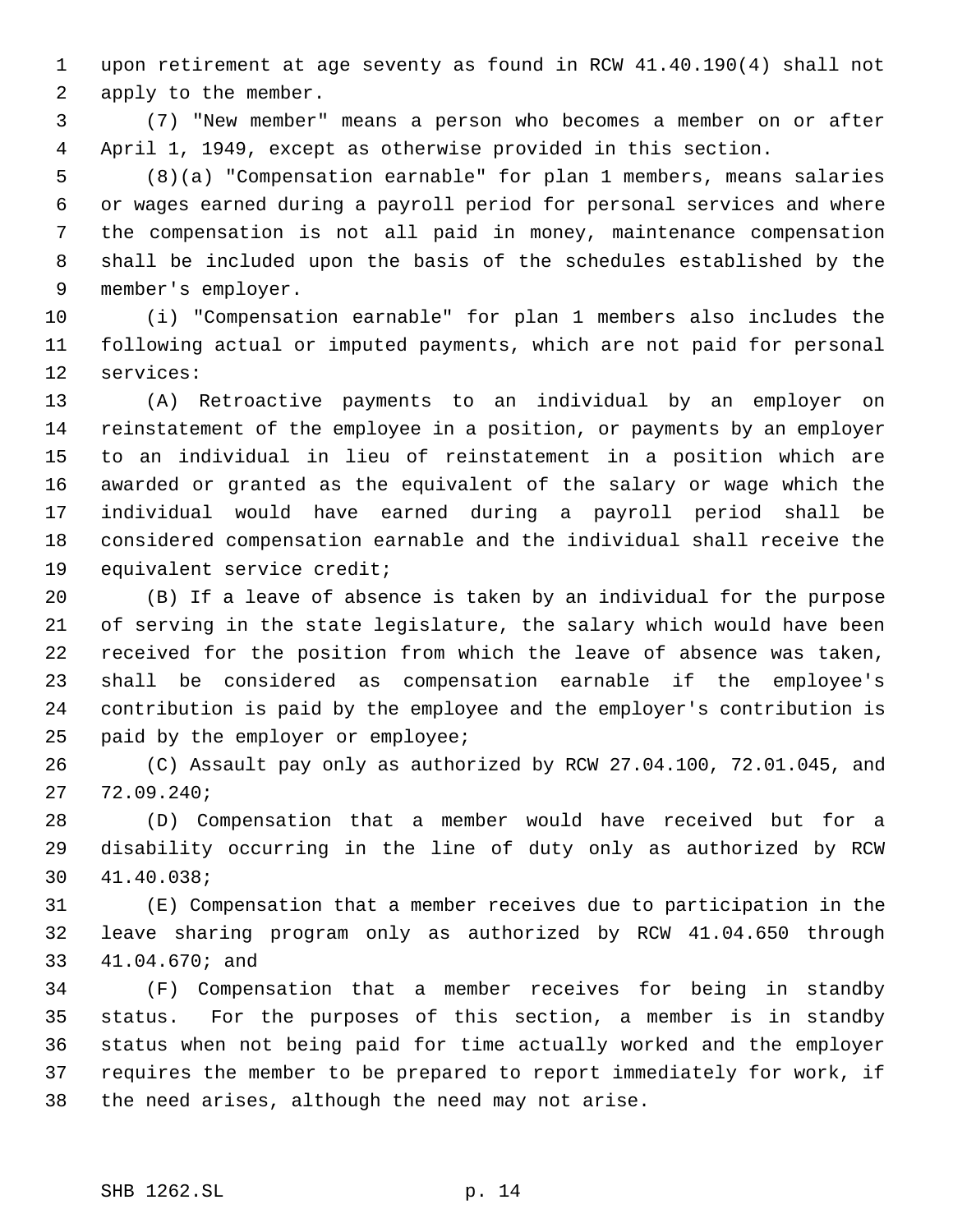- 
- (ii) "Compensation earnable" does not include:

 (A) Remuneration for unused sick leave authorized under RCW 41.04.340, 28A.400.210, or 28A.310.490;

 (B) Remuneration for unused annual leave in excess of thirty days as authorized by RCW 43.01.044 and 43.01.041.

 (b) "Compensation earnable" for plan 2 and plan 3 members, means salaries or wages earned by a member during a payroll period for personal services, including overtime payments, and shall include wages and salaries deferred under provisions established pursuant to sections 403(b), 414(h), and 457 of the United States Internal Revenue Code, but shall exclude nonmoney maintenance compensation and lump sum or other payments for deferred annual sick leave, unused accumulated vacation, unused accumulated annual leave, or any form of severance pay.

 "Compensation earnable" for plan 2 and plan 3 members also includes the following actual or imputed payments, which are not paid for personal services:

 (i) Retroactive payments to an individual by an employer on reinstatement of the employee in a position, or payments by an employer to an individual in lieu of reinstatement in a position which are awarded or granted as the equivalent of the salary or wage which the individual would have earned during a payroll period shall be considered compensation earnable to the extent provided above, and the individual shall receive the equivalent service credit;

 (ii) In any year in which a member serves in the legislature, the member shall have the option of having such member's compensation earnable be the greater of:

 (A) The compensation earnable the member would have received had such member not served in the legislature; or

 (B) Such member's actual compensation earnable received for nonlegislative public employment and legislative service combined. Any additional contributions to the retirement system required because compensation earnable under (b)(ii)(A) of this subsection is greater than compensation earnable under (b)(ii)(B) of this subsection shall be paid by the member for both member and employer contributions;

 (iii) Assault pay only as authorized by RCW 27.04.100, 72.01.045, and 72.09.240;

(iv) Compensation that a member would have received but for a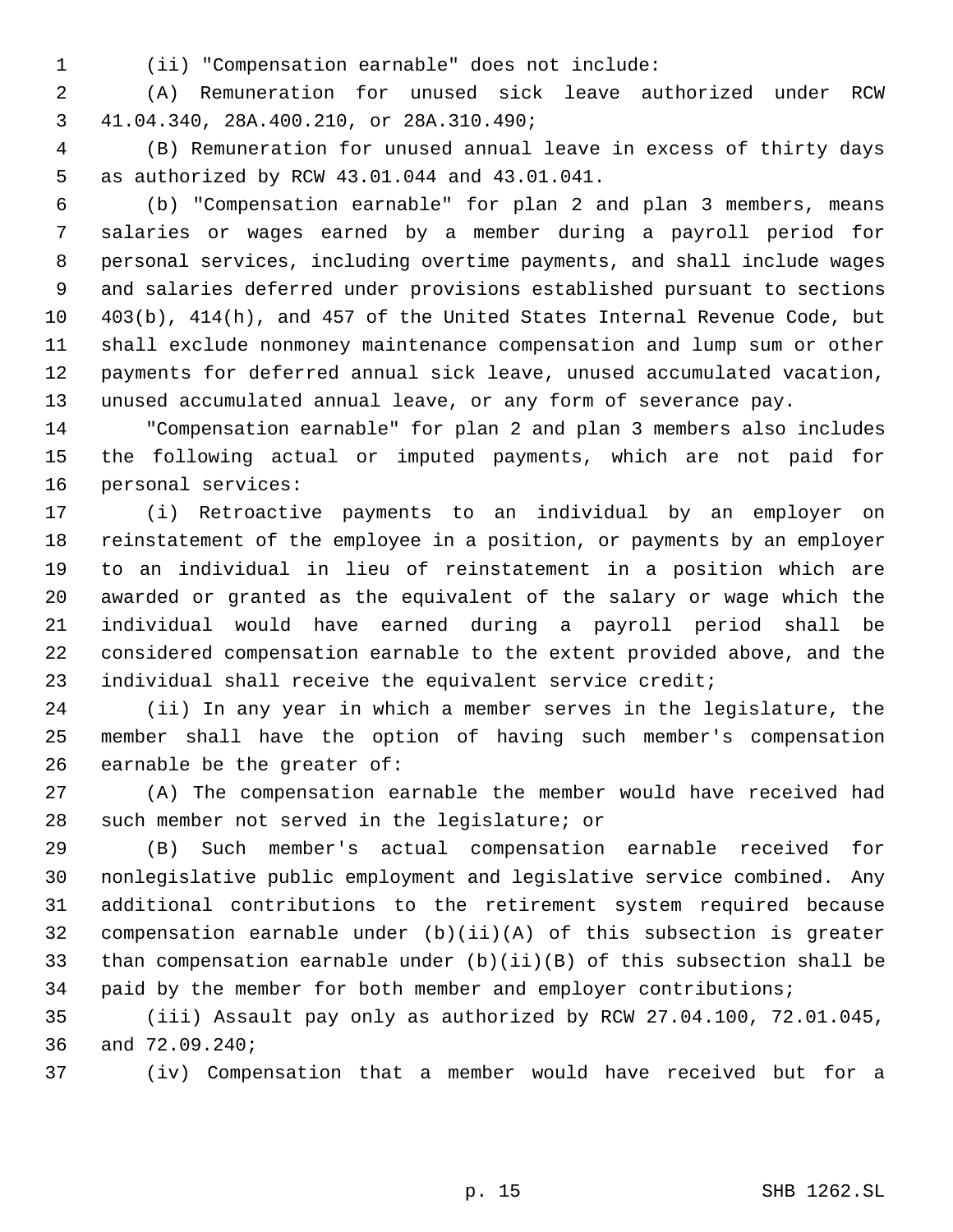disability occurring in the line of duty only as authorized by RCW 41.40.038;

 (v) Compensation that a member receives due to participation in the leave sharing program only as authorized by RCW 41.04.650 through 41.04.670; and

 (vi) Compensation that a member receives for being in standby status. For the purposes of this section, a member is in standby status when not being paid for time actually worked and the employer requires the member to be prepared to report immediately for work, if the need arises, although the need may not arise.

 (9)(a) "Service" for plan 1 members, except as provided in RCW 41.40.088, means periods of employment in an eligible position or positions for one or more employers rendered to any employer for which compensation is paid, and includes time spent in office as an elected or appointed official of an employer. Compensation earnable earned in full time work for seventy hours or more in any given calendar month shall constitute one service credit month except as provided in RCW 41.40.088. Compensation earnable earned for less than seventy hours in any calendar month shall constitute one-quarter service credit month of service except as provided in RCW 41.40.088. Only service credit months and one-quarter service credit months shall be counted in the computation of any retirement allowance or other benefit provided for in this chapter. Any fraction of a year of service shall be taken into account in the computation of such retirement allowance or benefits. Time spent in standby status, whether compensated or not, is not service.

 (i) Service by a state employee officially assigned by the state on a temporary basis to assist another public agency, shall be considered as service as a state employee: PROVIDED, That service to any other public agency shall not be considered service as a state employee if such service has been used to establish benefits in any other public retirement system.

 (ii) An individual shall receive no more than a total of twelve service credit months of service during any calendar year. If an individual is employed in an eligible position by one or more employers the individual shall receive no more than one service credit month during any calendar month in which multiple service for seventy or more hours is rendered.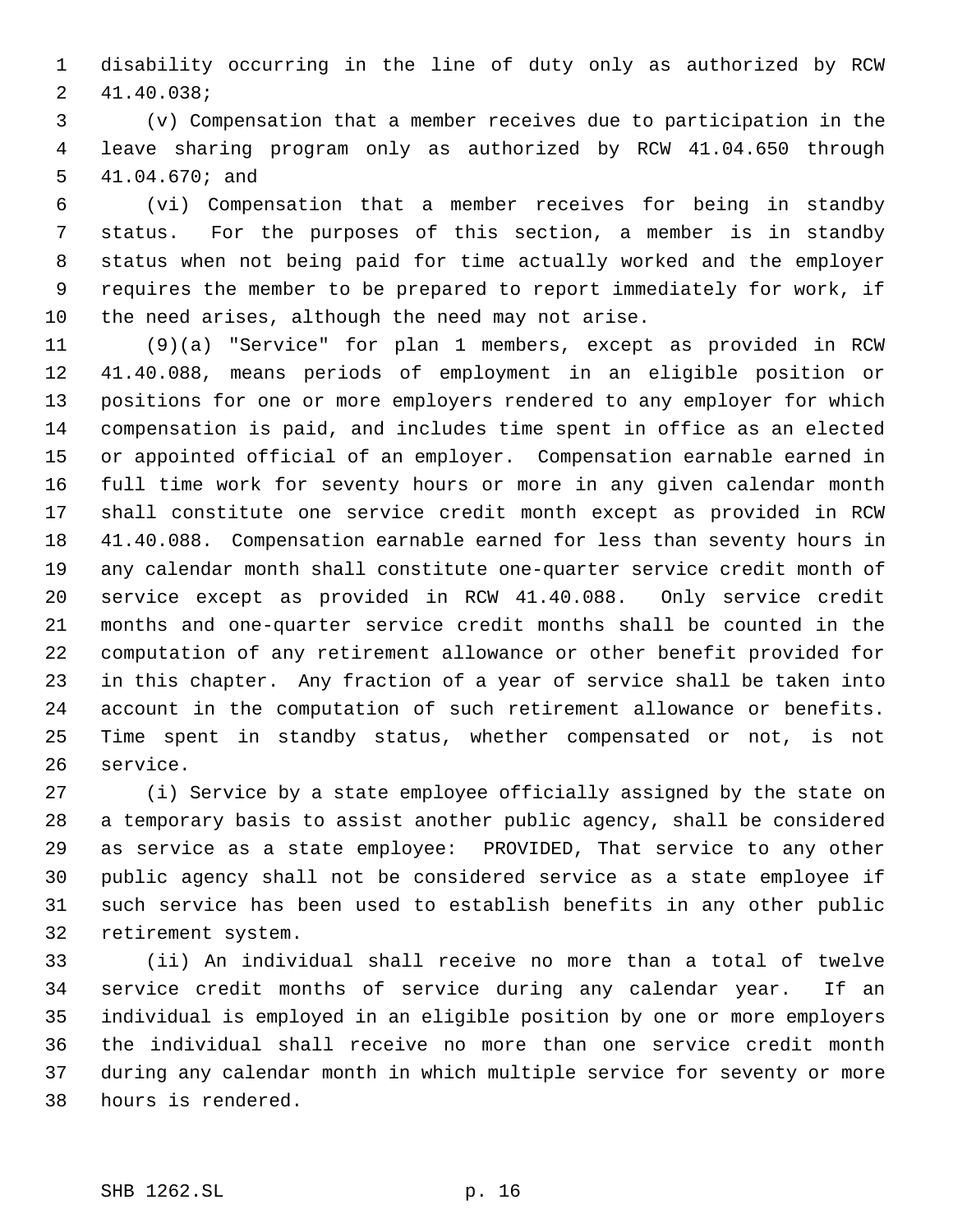(iii) A school district employee may count up to forty-five days of sick leave as creditable service solely for the purpose of determining eligibility to retire under RCW 41.40.180 as authorized by RCW 28A.400.300. For purposes of plan 1 "forty-five days" as used in RCW 28A.400.300 is equal to two service credit months. Use of less than forty-five days of sick leave is creditable as allowed under this subsection as follows:

 (A) Less than twenty-two days equals one-quarter service credit month;

(B) Twenty-two days equals one service credit month;

 (C) More than twenty-two days but less than forty-five days equals one and one-quarter service credit month.

 (b) "Service" for plan 2 and plan 3 members, means periods of employment by a member in an eligible position or positions for one or more employers for which compensation earnable is paid. Compensation earnable earned for ninety or more hours in any calendar month shall constitute one service credit month except as provided in RCW 41.40.088. Compensation earnable earned for at least seventy hours but less than ninety hours in any calendar month shall constitute one-half service credit month of service. Compensation earnable earned for less than seventy hours in any calendar month shall constitute one-quarter service credit month of service. Time spent in standby status, whether compensated or not, is not service.

 Any fraction of a year of service shall be taken into account in the computation of such retirement allowance or benefits.

 (i) Service in any state elective position shall be deemed to be full time service, except that persons serving in state elective positions who are members of the Washington school employees' retirement system, teachers' retirement system, public safety employees' retirement system, or law enforcement officers' and fire fighters' retirement system at the time of election or appointment to such position may elect to continue membership in the Washington school employees' retirement system, teachers' retirement system, public safety employees' retirement system, or law enforcement officers' and fire fighters' retirement system.

 (ii) A member shall receive a total of not more than twelve service credit months of service for such calendar year. If an individual is employed in an eligible position by one or more employers the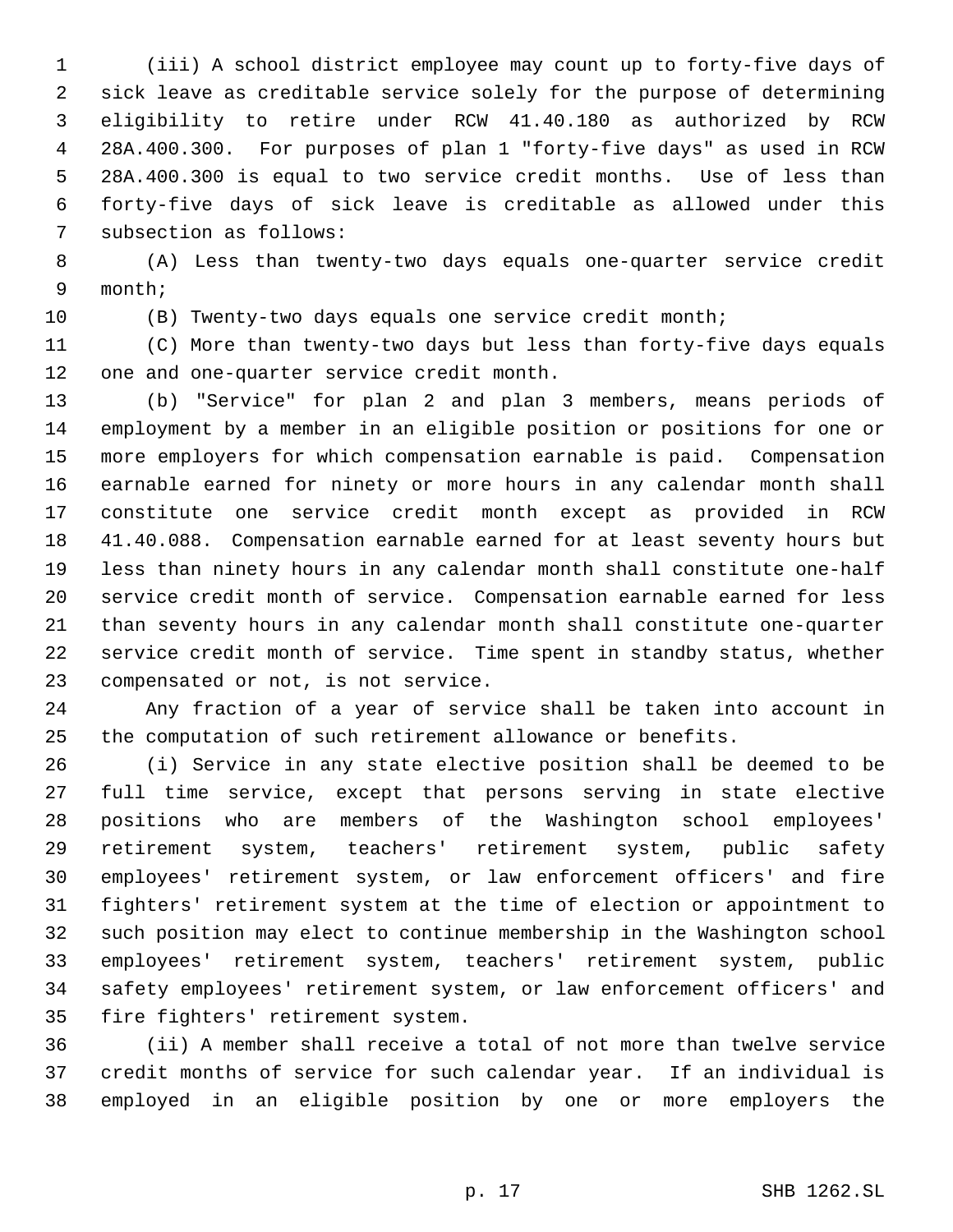individual shall receive no more than one service credit month during any calendar month in which multiple service for ninety or more hours is rendered.

 (iii) Up to forty-five days of sick leave may be creditable as service solely for the purpose of determining eligibility to retire under RCW 41.40.180 as authorized by RCW 28A.400.300. For purposes of plan 2 and plan 3 "forty-five days" as used in RCW 28A.400.300 is equal to two service credit months. Use of less than forty-five days of sick leave is creditable as allowed under this subsection as follows:

 (A) Less than eleven days equals one-quarter service credit month; (B) Eleven or more days but less than twenty-two days equals one-half service credit month;

(C) Twenty-two days equals one service credit month;

 (D) More than twenty-two days but less than thirty-three days equals one and one-quarter service credit month;

 (E) Thirty-three or more days but less than forty-five days equals one and one-half service credit month.

 (10) "Service credit year" means an accumulation of months of service credit which is equal to one when divided by twelve.

 (11) "Service credit month" means a month or an accumulation of months of service credit which is equal to one.

 (12) "Prior service" means all service of an original member rendered to any employer prior to October 1, 1947.

(13) "Membership service" means:

(a) All service rendered, as a member, after October 1, 1947;

 (b) All service after October 1, 1947, to any employer prior to the time of its admission into the retirement system for which member and employer contributions, plus interest as required by RCW 41.50.125, have been paid under RCW 41.40.056 or 41.40.057;

 (c) Service not to exceed six consecutive months of probationary service rendered after April 1, 1949, and prior to becoming a member, in the case of any member, upon payment in full by such member of the total amount of the employer's contribution to the retirement fund which would have been required under the law in effect when such probationary service was rendered if the member had been a member during such period, except that the amount of the employer's contribution shall be calculated by the director based on the first month's compensation earnable as a member;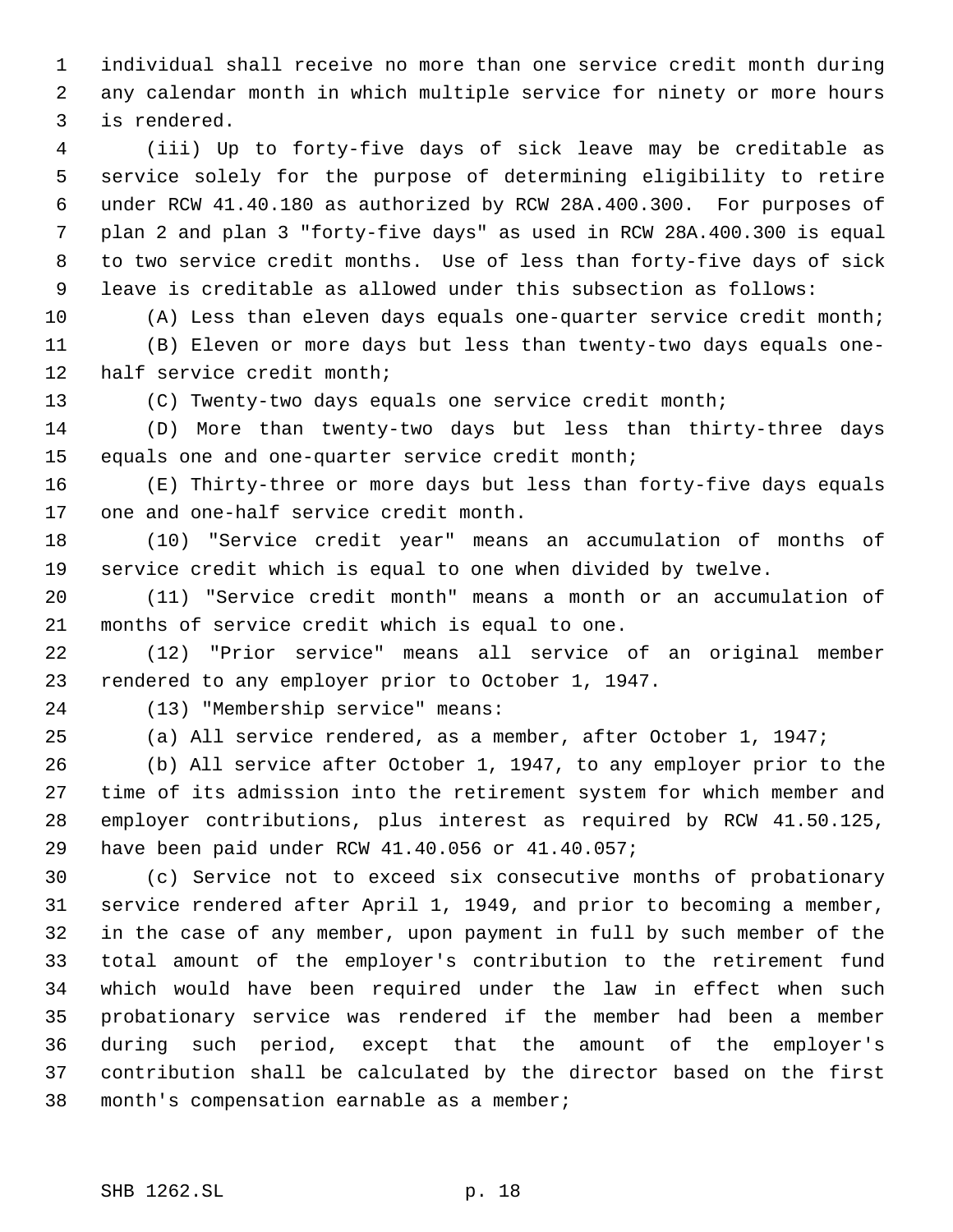(d) Service not to exceed six consecutive months of probationary service, rendered after October 1, 1947, and before April 1, 1949, and prior to becoming a member, in the case of any member, upon payment in full by such member of five percent of such member's salary during said period of probationary service, except that the amount of the employer's contribution shall be calculated by the director based on the first month's compensation earnable as a member.

 (14)(a) "Beneficiary" for plan 1 members, means any person in receipt of a retirement allowance, pension or other benefit provided by this chapter.

 (b) "Beneficiary" for plan 2 and plan 3 members, means any person in receipt of a retirement allowance or other benefit provided by this chapter resulting from service rendered to an employer by another person.

 (15) "Regular interest" means such rate as the director may determine.

 (16) "Accumulated contributions" means the sum of all contributions standing to the credit of a member in the member's individual account, including any amount paid under RCW 41.50.165(2), together with the regular interest thereon.

 (17)(a) "Average final compensation" for plan 1 members, means the annual average of the greatest compensation earnable by a member during any consecutive two year period of service credit months for which service credit is allowed; or if the member has less than two years of service credit months then the annual average compensation earnable during the total years of service for which service credit is allowed.

 (b) "Average final compensation" for plan 2 and plan 3 members, means the member's average compensation earnable of the highest consecutive sixty months of service credit months prior to such member's retirement, termination, or death. Periods constituting authorized leaves of absence may not be used in the calculation of average final compensation except under RCW 41.40.710(2).

 (18) "Final compensation" means the annual rate of compensation earnable by a member at the time of termination of employment.

 (19) "Annuity" means payments for life derived from accumulated contributions of a member. All annuities shall be paid in monthly installments.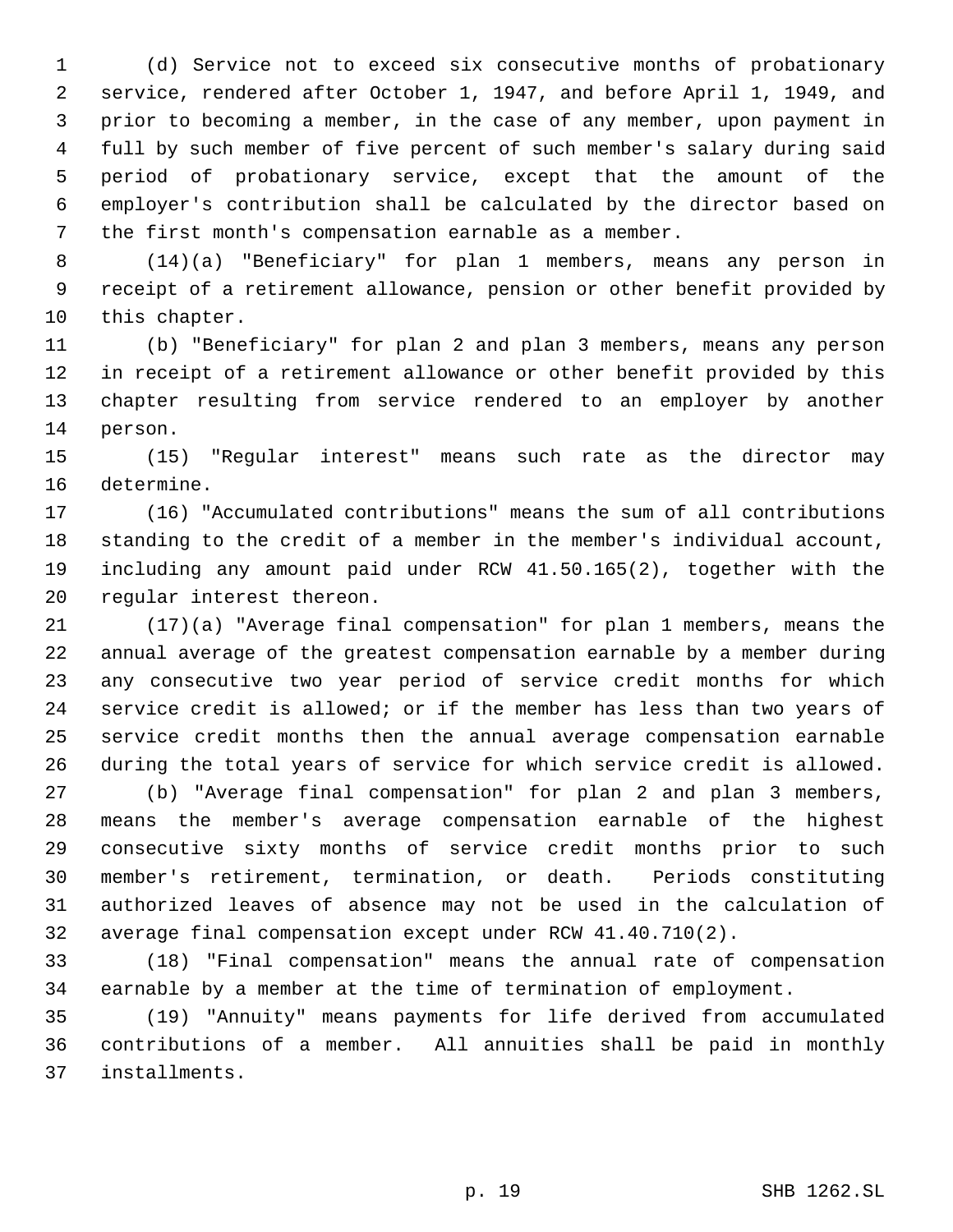(20) "Pension" means payments for life derived from contributions made by the employer. All pensions shall be paid in monthly installments.

 (21) "Retirement allowance" means the sum of the annuity and the pension.

 (22) "Employee" or "employed" means a person who is providing services for compensation to an employer, unless the person is free from the employer's direction and control over the performance of work. The department shall adopt rules and interpret this subsection consistent with common law.

 (23) "Actuarial equivalent" means a benefit of equal value when computed upon the basis of such mortality and other tables as may be adopted by the director.

 (24) "Retirement" means withdrawal from active service with a retirement allowance as provided by this chapter.

(25) "Eligible position" means:

 (a) Any position that, as defined by the employer, normally requires five or more months of service a year for which regular compensation for at least seventy hours is earned by the occupant thereof. For purposes of this chapter an employer shall not define "position" in such a manner that an employee's monthly work for that employer is divided into more than one position;

 (b) Any position occupied by an elected official or person appointed directly by the governor, or appointed by the chief justice of the supreme court under RCW 2.04.240(2) or 2.06.150(2), for which compensation is paid.

 (26) "Ineligible position" means any position which does not conform with the requirements set forth in subsection (25) of this section.

 (27) "Leave of absence" means the period of time a member is authorized by the employer to be absent from service without being separated from membership.

 (28) "Totally incapacitated for duty" means total inability to perform the duties of a member's employment or office or any other work for which the member is qualified by training or experience.

 (29) "Retiree" means any person who has begun accruing a retirement allowance or other benefit provided by this chapter resulting from service rendered to an employer while a member.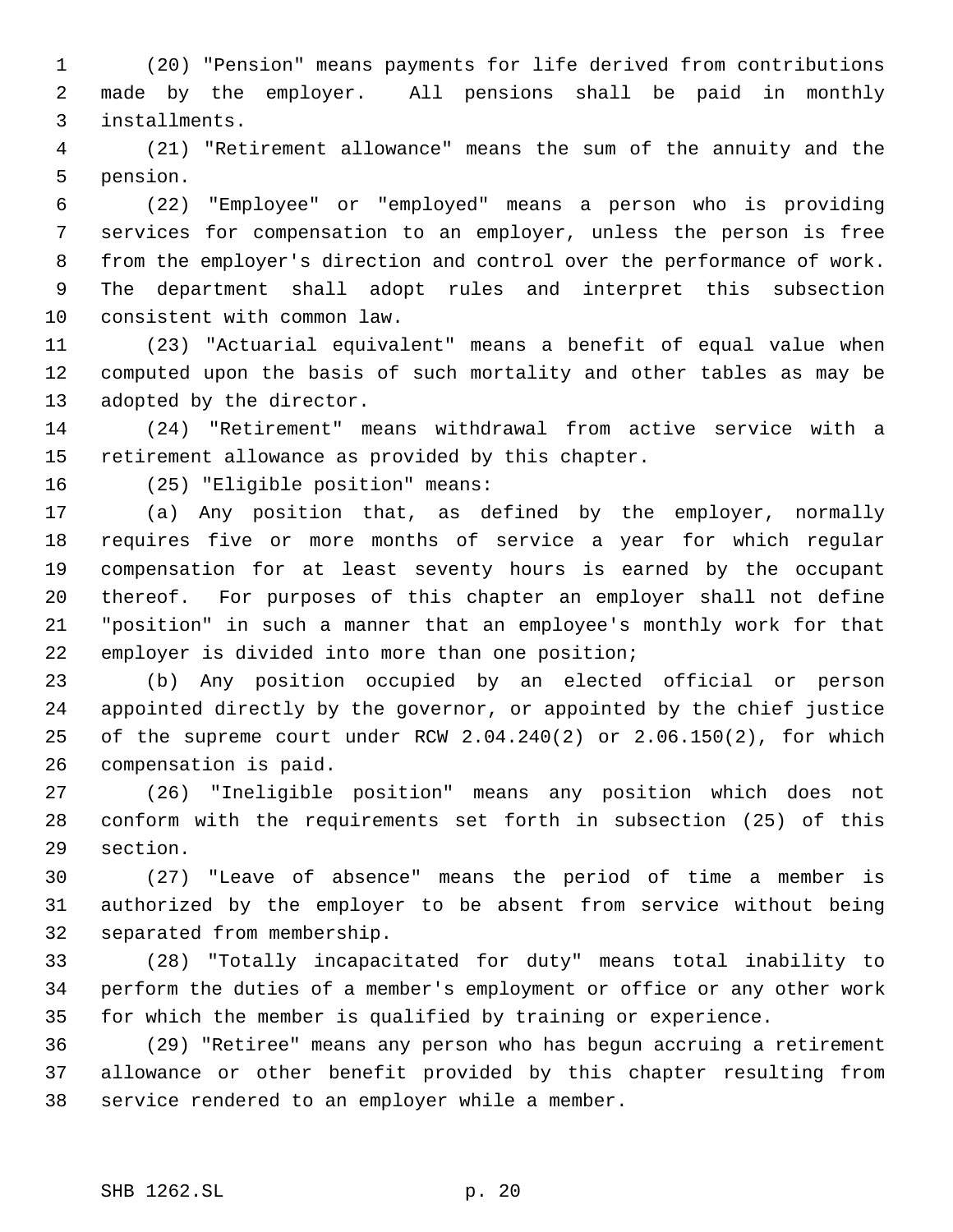(30) "Director" means the director of the department.

 (31) "State elective position" means any position held by any person elected or appointed to statewide office or elected or appointed as a member of the legislature.

 (32) "State actuary" or "actuary" means the person appointed pursuant to RCW 44.44.010(2).

 (33) "Plan 1" means the public employees' retirement system, plan 1 providing the benefits and funding provisions covering persons who first became members of the system prior to October 1, 1977.

 (34) "Plan 2" means the public employees' retirement system, plan 2 providing the benefits and funding provisions covering persons who first became members of the system on and after October 1, 1977, and are not included in plan 3.

 (35) "Plan 3" means the public employees' retirement system, plan 3 providing the benefits and funding provisions covering persons who:

(a) First become a member on or after:

 (i) March 1, 2002, and are employed by a state agency or institute 18 of higher education and who did not choose to enter plan 2; or

 (ii) September 1, 2002, and are employed by other than a state agency or institute of higher education and who did not choose to enter plan 2; or

(b) Transferred to plan 3 under RCW 41.40.795.

 (36) "Index" means, for any calendar year, that year's annual average consumer price index, Seattle, Washington area, for urban wage earners and clerical workers, all items, compiled by the bureau of labor statistics, United States department of labor.

 (37) "Index A" means the index for the year prior to the determination of a postretirement adjustment.

(38) "Index B" means the index for the year prior to index A.

 (39) "Index year" means the earliest calendar year in which the index is more than sixty percent of index A.

 (40) "Adjustment ratio" means the value of index A divided by index B.

 (41) "Annual increase" means, initially, fifty-nine cents per month per year of service which amount shall be increased each July 1st by three percent, rounded to the nearest cent.

 (42) "Separation from service" occurs when a person has terminated all employment with an employer. Separation from service or employment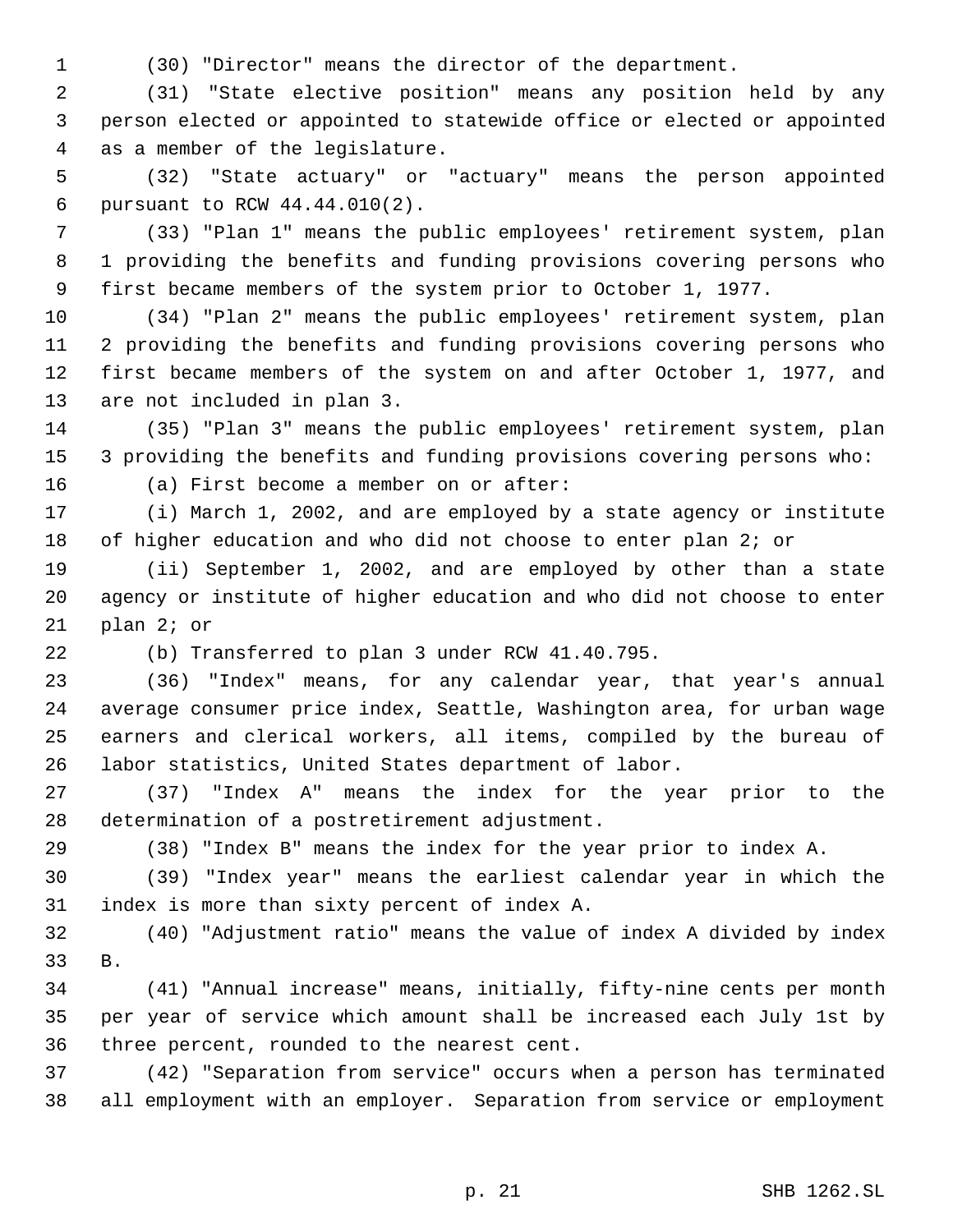does not occur, and if claimed by an employer or employee may be a violation of RCW 41.40.055, when an employee and employer have a written or oral agreement to resume employment with the same employer 4 following termination. Mere expressions or inquiries about postretirement employment by an employer or employee that do not constitute a commitment to reemploy the employee after retirement are not an agreement under this subsection.

 (43) "Member account" or "member's account" for purposes of plan 3 means the sum of the contributions and earnings on behalf of the member in the defined contribution portion of plan 3.

 **Sec. 5.** RCW 41.40.037 and 2005 c 319 s 103 are each amended to read as follows:

 (1)(a) If a retiree enters employment with an employer sooner than one calendar month after his or her accrual date, the retiree's monthly retirement allowance will be reduced by five and one-half percent for every eight hours worked during that month. This reduction will be applied each month until the retiree remains absent from employment with an employer for one full calendar month.

 (b) The benefit reduction provided in (a) of this subsection will accrue for a maximum of one hundred sixty hours per month. Any benefit reduction over one hundred percent will be applied to the benefit the retiree is eligible to receive in subsequent months.

 (2)(a) Except as provided in (b) of this subsection, a retiree from plan 1 who enters employment with an employer at least one calendar month after his or her accrual date may continue to receive pension payments while engaged in such service for up to eight hundred sixty- seven hours of service in a calendar year without a reduction of pension.

 (b) A retiree from plan 1 who enters employment with an employer at least three calendar months after his or her accrual date and:

 (i) Is hired pursuant to a written policy into a position for which the employer has documented a justifiable need to hire a retiree into the position;

 (ii) Is hired through the established process for the position with the approval of: A school board for a school district; the chief executive officer of a state agency employer; the secretary of the senate for the senate; the chief clerk of the house of representatives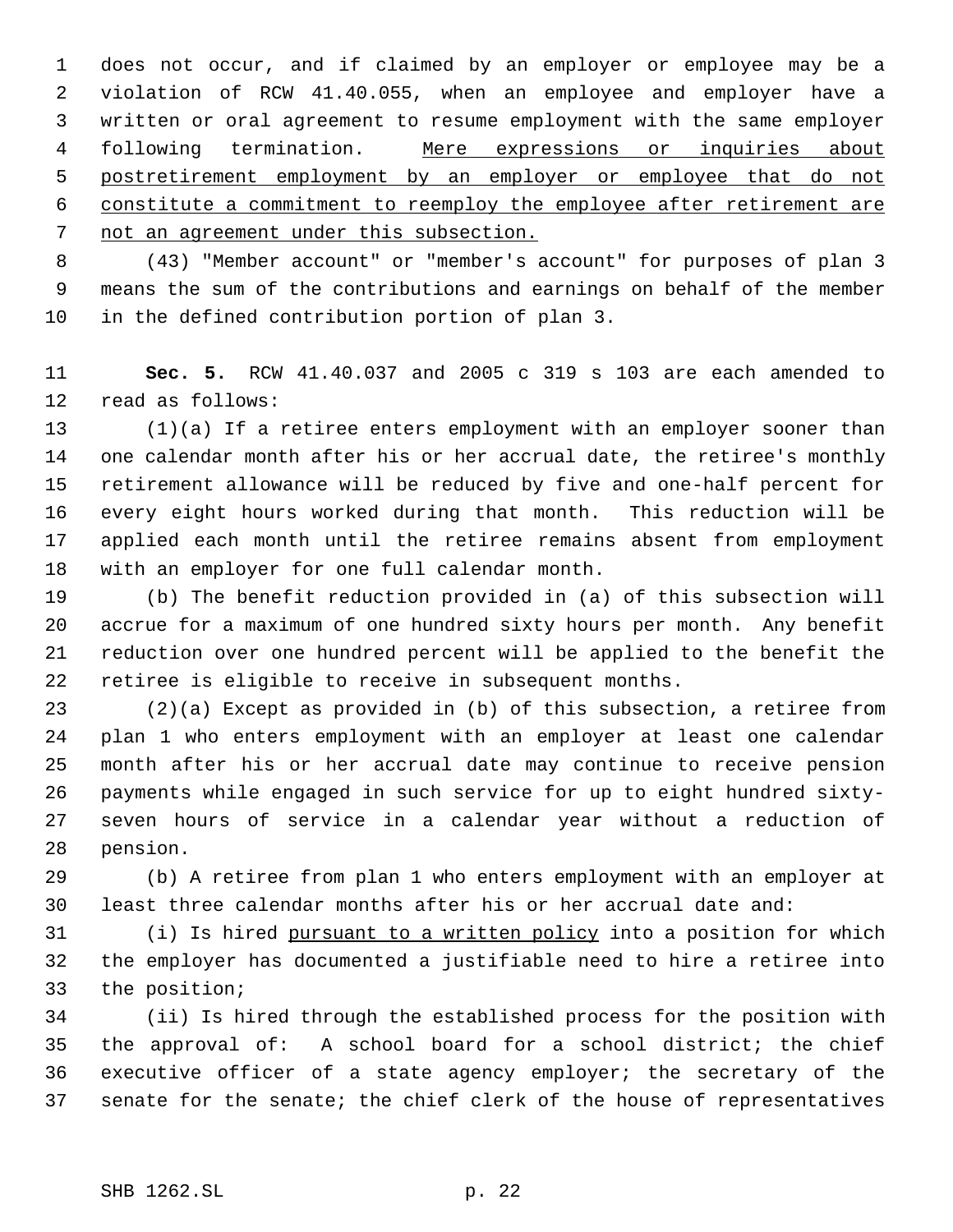for the house of representatives; the secretary of the senate and the chief clerk of the house of representatives jointly for the joint 3 legislative audit and review committee, the (( $\frac{1}{10}$ ) select committee on pension policy, the legislative evaluation and accountability program, the legislative systems committee, and the statute law committee; or according to rules adopted for the rehiring of retired plan 1 members for a local government employer;

 (iii) The employer retains records of the procedures followed and decisions made in hiring the retiree, and provides those records in the 10 event of an audit; and

 (iv) The employee has not already rendered a cumulative total of more than one thousand nine hundred hours of service while in receipt of pension payments beyond an annual threshold of eight hundred sixty-seven hours;

 shall cease to receive pension payments while engaged in that service after the retiree has rendered service for more than one thousand five hundred hours in a calendar year. The one thousand nine hundred hour cumulative total under this subsection applies prospectively to those retiring after July 27, 2003, and retroactively to those who retired prior to July 27, 2003, and shall be calculated from the date of retirement.

 (c) When a plan 1 member renders service beyond eight hundred sixty-seven hours, the department shall collect from the employer the applicable employer retirement contributions for the entire duration of the member's employment during that calendar year.

 (d) A retiree from plan 2 or plan 3 who has satisfied the break in employment requirement of subsection (1) of this section may work up to eight hundred sixty-seven hours in a calendar year in an eligible position, as defined in RCW 41.32.010, 41.35.010, 41.37.010, or 41.40.010, or as a fire fighter or law enforcement officer, as defined in RCW 41.26.030, without suspension of his or her benefit.

 (3) If the retiree opts to reestablish membership under RCW 41.40.023(12), he or she terminates his or her retirement status and becomes a member. Retirement benefits shall not accrue during the period of membership and the individual shall make contributions and receive membership credit. Such a member shall have the right to again retire if eligible in accordance with RCW 41.40.180. However, if the right to retire is exercised to become effective before the member has